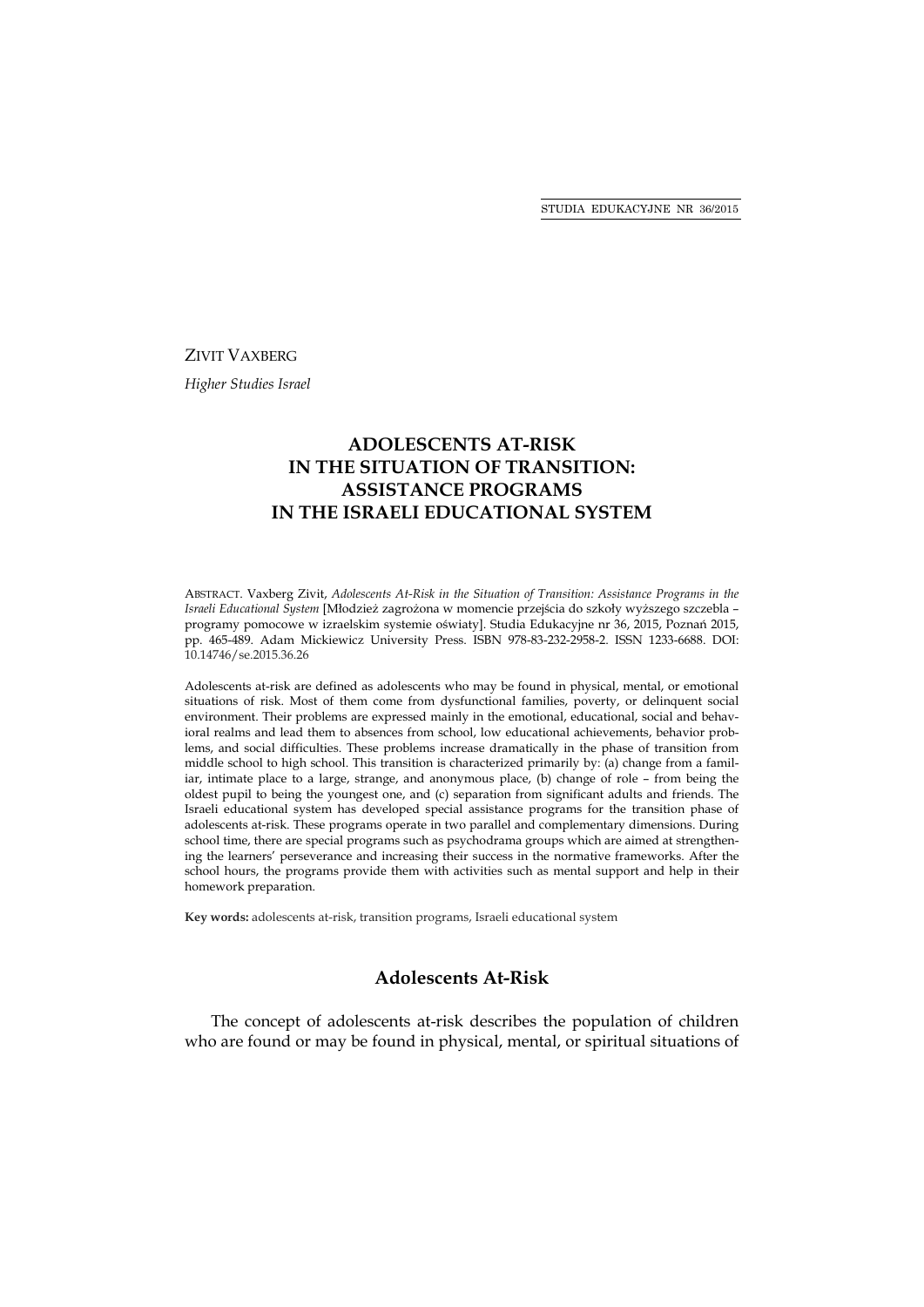risk. Dryfoos<sup>1</sup> maintains that about one half of all children and youths, aged ten to seventeen, are at-risk, when about one-quarter of them are found at a high risk. In contrast, Glenn and Nelson<sup>2</sup> maintain that all children are potentially in some situation of risk.

Nowadays, the specific definition of a child as one who is at-risk and the evaluation of the level of this risk are performed today by experts from the different treatment professions.

# **Adolescents At-Risk in Israel**

Children at-risk are defined by the welfare authorities as living in situations that endanger them in their family and in their environment, and as a result of these situations their ability to realize their rights is harmed in the areas of physical existence, health and development, belonging to the family, learning and acquisition of skills, welfare and emotional health, belonging and social participation, protection from others and from their own endangering behaviors3. In Israel, in recent years, there are more than two million children. Of these children, approximately 350,000 children and youths are defined as found in situations of risk and distress. Among them 40% suffer from verbal violence, 18% from physical violence, and 5% suffered from sexual assault4. The concept of children at-risk ranges on a continuum when levels of risk are expressed in the composition of a number of different areas in which the problem exists, in the severity of the problem in each field, and in the duration of time that the child suffers from the problem or problems. In general, it can be said that at one end are found those defined as at low risk and at the other end are those defined as at high risk<sup>5</sup>.

The treatment approach accepted in Israel divides the population of children at-risk into three primary groups:

1. Children and youths found in direct and immediate danger – these are children who are victims of abuse and neglect, children and youths with behavior problems, delinquent youths, youths who use drugs, and victims of abuse in the family.

 $\overline{\phantom{a}}$  , where the contract of the contract of the contract of the contract of the contract of the contract of the contract of the contract of the contract of the contract of the contract of the contract of the contr

<sup>1</sup> J.G. Dryfoos, *Adolescents At Risk: Prevalence and Prevention*, New York 1990.

<sup>2</sup> H.S. Glenn, J. Nelson, *Raising Self-Reliant Children in a Self-Indulgent World: Seven Building Blocks for Developing Capable Young People*, California 1988.

<sup>3</sup> H. Shmidt, *The Prime Minister's Committee for Children and Youths At-Risk*, Report of the Public Committee for the Examination of the Situation of Children At-Risk and in Distress, 2006. 4 Ibidem.

<sup>5</sup> D. Ben-Rabi, P. Kahan-Starvinsky, *Planning Services and Interventions for Children and Youths at the Edge of the Risk Continuum*, Jerusalem 2003.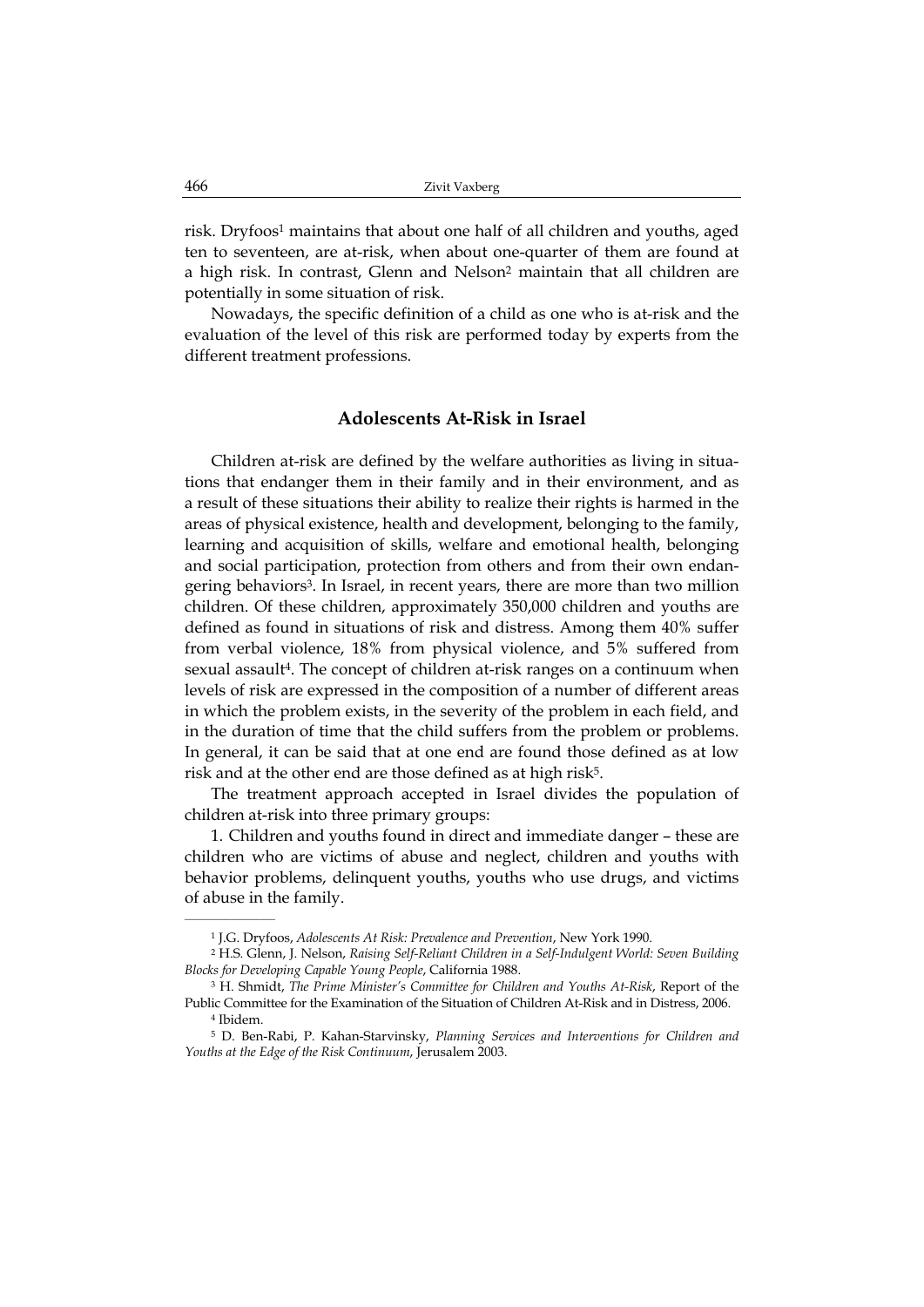2. Children and youths who live in an endangering environment and are found in indirect risk – these are children who witness violence between their parents, addiction, delinquency, children who live in poverty, and children who live in communities that endanger them.

3. Children and youths who live under circumstances that may create risk – these are children from families that are suffering a crisis because of divorce, single-parent families, families that suffer from unemployment, and immigrant families.

The results of this situation of risk may lead the children in terms of personality to have low self-esteem and behavior problems, to suffer from alienation and rebelliousness, deficient social skills, isolation, and social rejection, to have a tendency to evade dealing with situations and difficulty meeting social pressures, and sometimes even to have deviant and/or delinquent behavior.

The educational influences also are apparent. It was found that the educational achievements of these children are significantly lower than those of their classmates, and this situation frequently causes them to drop out of the studies.

To understand the problems of adolescents at-risk, it is necessary to understand the developmental tasks of adolescence in general, and the unique problems of this age. These are discussed in the following section.

# **Developmental Tasks of Early and Late Adolescence**

The term 'adolescence' is derived from the Latin word *adolescere*, which means to grow or to mature. A large number of definitions have been formulated for this period of time, including period of transition or bridge between dependent childhood to adulthood, when the requirement of the adult person is to provide his own needs. Other definitions are more operational, such as a period that requires personal, sexual, religious, political, and professional adjustment, along with the steadily increasing aspiration for emotional and financial non-dependence on the parents.

Adolescence is a topic that has been widely addressed by Western society, starting from the beginning of the  $20<sup>th</sup>$  century. The concept of adolescence notes a period that differentiates between childhood and adulthood and appears first at the end of the 18th century. For the first time, in this era young people were not integrated in the work cycle and they could continue with their studies. This process became more widespread from the beginning of the 20th century. It should be noted that the interest in adolescence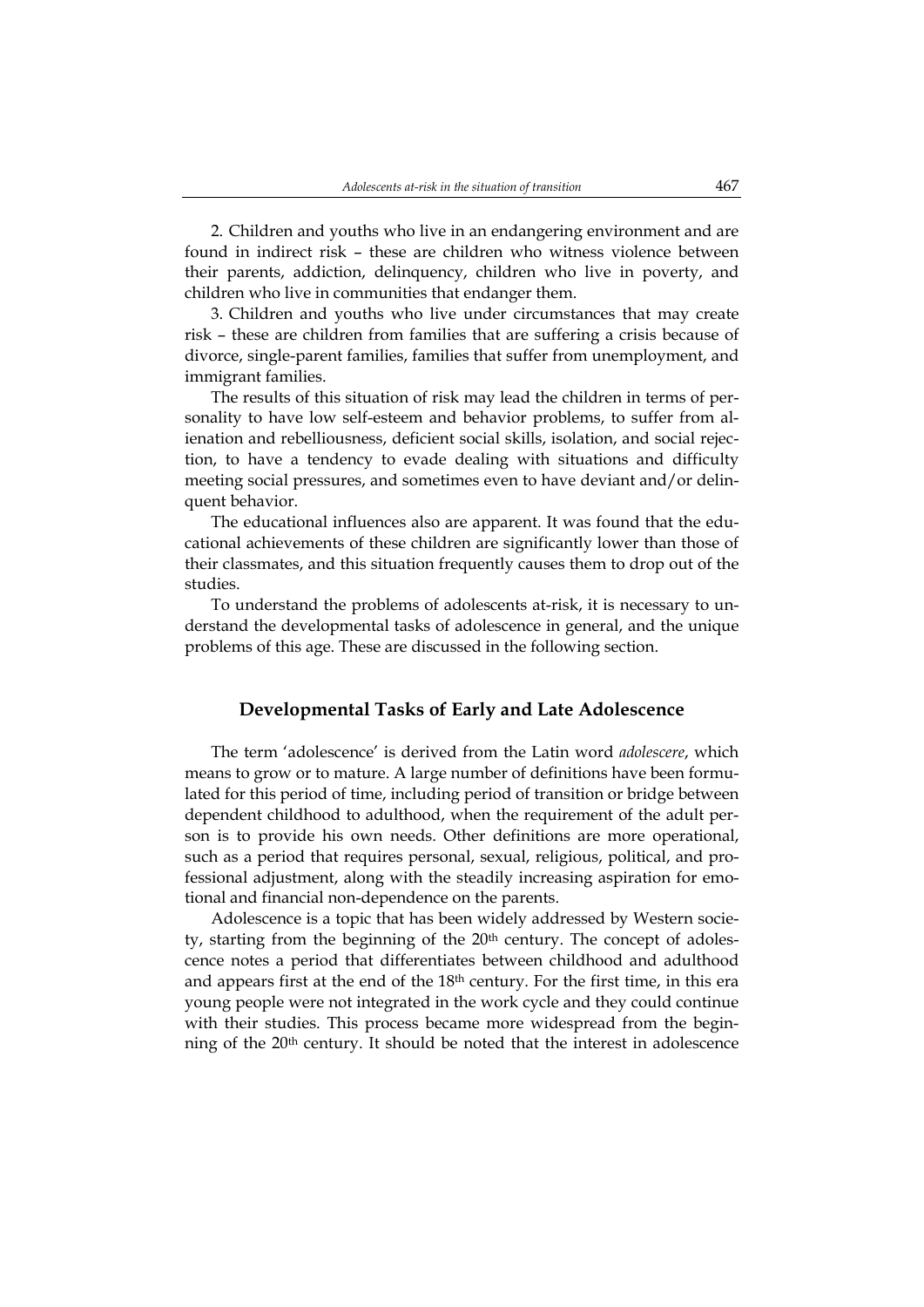increased after the publication of the book *Adolescence* by Hall<sup>6</sup> in 1904. This book, for the first time, presented a theory about adolescence. Over the years additional theories on adolescence were developed, and they will be presented in the continuation of the chapter.

It is possible to look at adolescence from different aspects. Chronologically this is the period of time between the age of twelve and the early twenties (the period changes according to the specific society and culture). Sociologically adolescence constitutes a transition from the period of childhood, which is characterized by the utmost dependence on the parents, to adulthood, which is characterized by independence. During adolescence it is possible to discern physical, mental, and emotional changes. Biologically the lower bound of this period is accompanied by processes of sexual maturation and fertility. For instance, in primitive society it can be seen that after sexual maturation the adolescent receives the status of an adult, while in developed societies the period of adolescence is extended. The upper bound of adolescence is not as clear as the lower bound, and it is not possible to discern a concrete physiological phenomenon that will indicate the end of the process. Therefore, it is possible to address the upper bound from the social aspect, namely, economic independence, employment, marriage, and establishment of the family, and all these constitute indicators of psychological independence.

It is important to note that in most cultures two criteria are used to determine the end of adolescence. The first criterion is a functional definition, which addresses the adolescent's ability to earn a living, while the second definition address a class definition, which addresses the right to vote (at the age of eighteen), the right to marry, and the right to serve in the military. The class definition changes from country to country, but in most countries the age of eighteen is considered the age that denotes the end of adolescence. Today in Western society the period called adolescence is longer than it was in the past, since sexual maturation begins earlier and because of the greater years of study required of the young people so that they can prepare for their future occupations7.

Adolescence is characterized by the conflict between, on the one hand, biological maturity, fertility, and biological equality to the parents, and on the other hand, the continuation of the economic and social dependence on the parents. This conflict explains many characteristics of adolescence. The adolescent shapes his personality in this period and arrives with a value-

<sup>6</sup> G.S. Hall, *Adolescence*, New York 1904.

<sup>7</sup> L. Sroufe, R. Cooper, J. Dehart, *The Development of the Child: Nature and Process*, Volume 2, Tel Aviv 2004.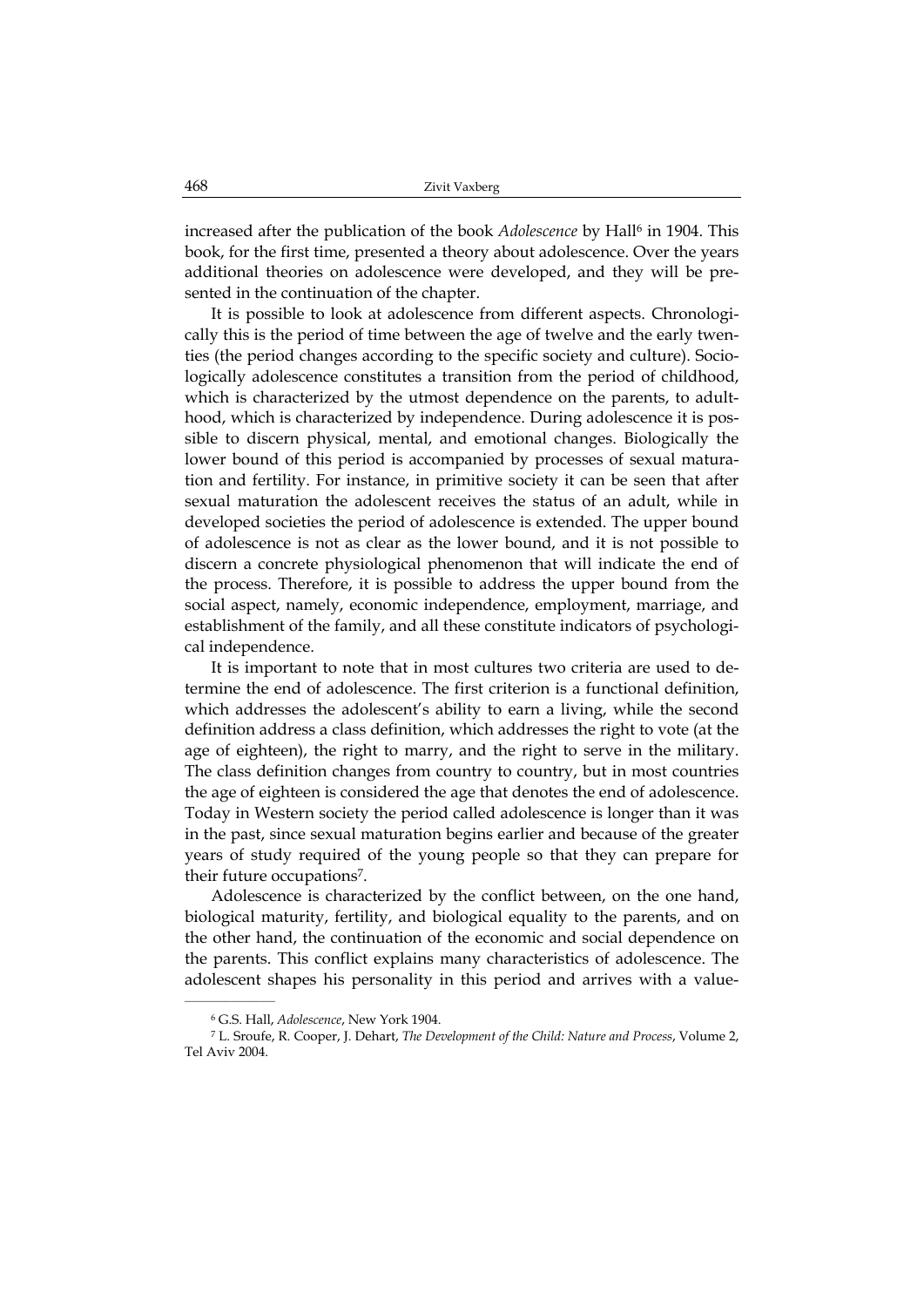oriented mindset that he absorbed during the years of his childhood, and he puts them to the social test. This mindset, laden with the rules upon which he has been educated, conflicts with the social reality. The adolescent implements his independence and identity in the examination and experience with the world of adults<sup>8</sup>.

In general terms, it is possible to divide the period of adolescence into the following three periods:

– Early adolescence addresses ages 12-14. It primarily indicates physical changes, sexual maturation, and reproductive capacity.

– Middle adolescence addresses ages 15-17. This is the period of the high school, which is characterized by steadily increasing independence, preparation for the continuation of the studies, and preparation for the term of military service (in countries where such service is mandatory after high school).

– Later adolescence addresses age 18 and up, till the early twenties. At this age the adolescent achieves a clear sexual identity, which enables him to create a significant emotional relation with members of the opposite sex. The adolescent at this stage has a forming identity, which looks at the future. There are thoughts about profession, studies, and independent existence in society.9

Havighurst<sup>10</sup> proposed that stages in human development can best be thought of in terms of developmental tasks that are part of the normal transition. Havighurst believed that the developmental task is the midway between an individual need and a social demand. He identified eleven developmental tasks associated with the adolescent transition:

1. The adolescent must adjust to a new physical sense of self.

2. The adolescent must adjust to new intellectual abilities.

3. The adolescent must adjust to increased cognitive demands at school.

4. The adolescent must develop expanded verbal skills.

5. The adolescent must develop a personal sense of identity.

6. The adolescent must adjust establish adult vocational goals.

7. The adolescent must adjust establish emotional and psychological independents from his or her parents.

8. The adolescent must develop stable and produced peer relationships.

9. The adolescent must learn to manage his (or her) sexuality.

10. The adolescent must adopt a personal value system.

<sup>8</sup> A. Elitzur et al., *Selected Chapters in Psychiatry*, Tel Aviv 2002.

<sup>9</sup> Ibidem.

<sup>10</sup> R.J. Havighurst, *Developmental Tasks and Education*, 3rd Ed, New York 1972.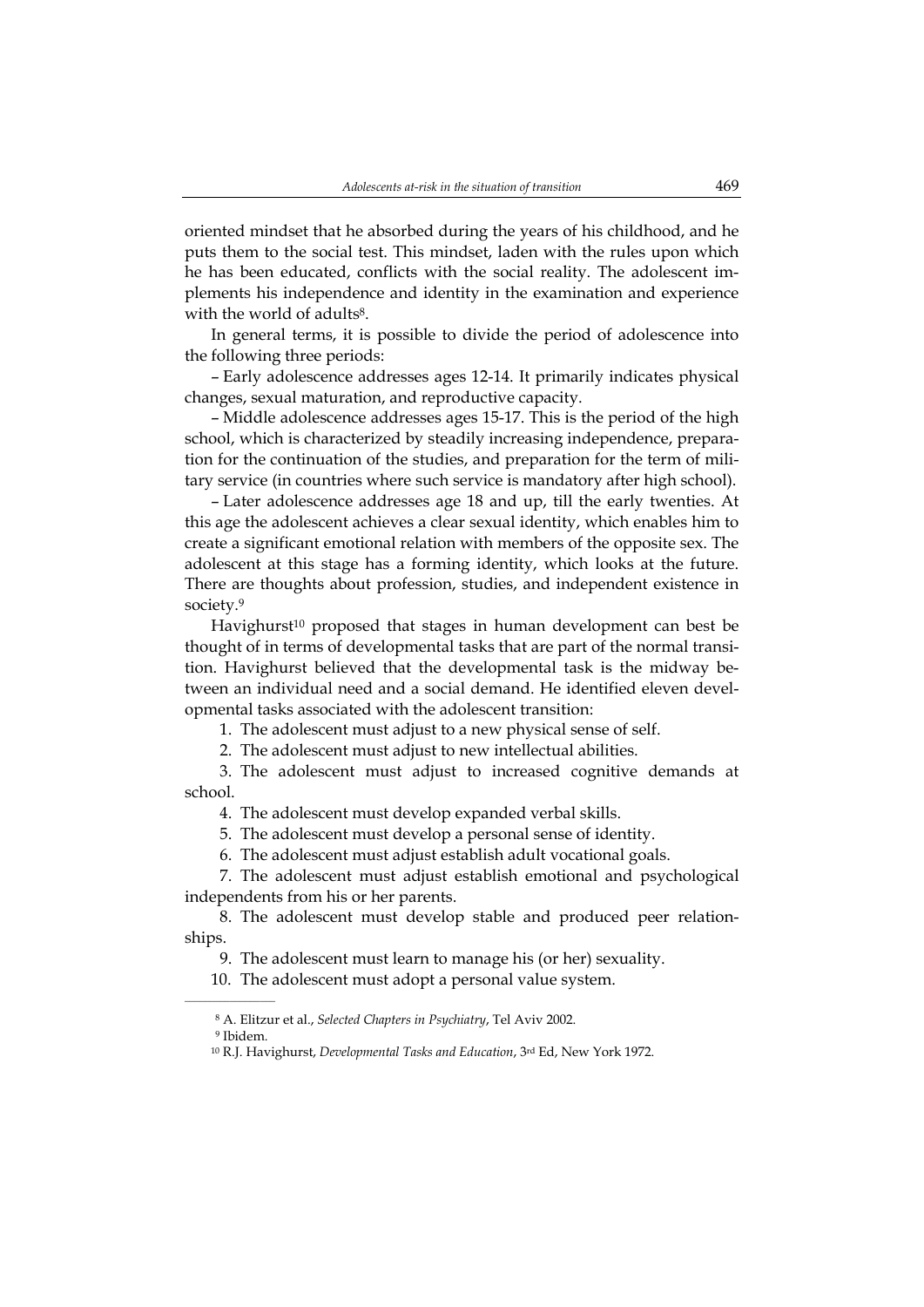11. The adolescent must develop increased control and behavioral maturity.

In Israel, the induction of the adolescent into the military defines the adolescent's duty and civil responsibility as well as independent standing. The military indicates the end of adolescence and the transition to adulthood, because of the following characteristics: equal treatment of each draftee and transition from age of deliberations and arguments to an authoritarian and uncompromising framework that negates rebelliousness. In addition, the military service causes the loss of privacy. The adolescent, who until now was careful to maintain his own territory, must adjust to shared and uniform life and share joint property. The military framework brings about apparent changes, which lead in the continuation to functional and social independence according to the circumstances of development. With the end of the military service, the adolescent faces new tasks and challenges, when the emotional mindset is now the sum of the experiences and interpersonal relations from childhood through adolescence, with the additional shaping provided by the military service<sup>11</sup>.

One of the main problems experienced by adolescents is the transition from middle school to high school. This transition reflects the problems of transitions in general, which are discussed in the next section.

# **Transition**

### **Definition of the Concept of Transition**

Transition is defined as a change or progress from one place, action, situation, or topic to another one. Many researchers, including Steinberg12 and Yinon and Rodniki13, have defined the topic of transitions and have presented different approaches regarding coping with changes in the transition from the middle school to the high school.

Transition to a new learning framework is a normative life transition. During the transition, the student may experience increased pressure and sensitivity to the changes to which he must adapt. In a transition the individual may experience behavior problems, decline in the scholastic achievements, increase of anxiety, primarily regarding social issues (acceptance by

<sup>11</sup> A. Elitzur et al., *Selected Chapters in Psychiatry*.

<sup>12</sup> L. Steinberg, *Identity. Adolescence*, Boston 2002, p. 255-285.

<sup>13</sup> Y. Yinon, Y. Rodniki, *Influence of the Rise to the Middle School on the Student Anxiety and Aggressiveness as a Function of Social-Economic Status*, Studies in Education, 2003, 5(2), p. 81-98.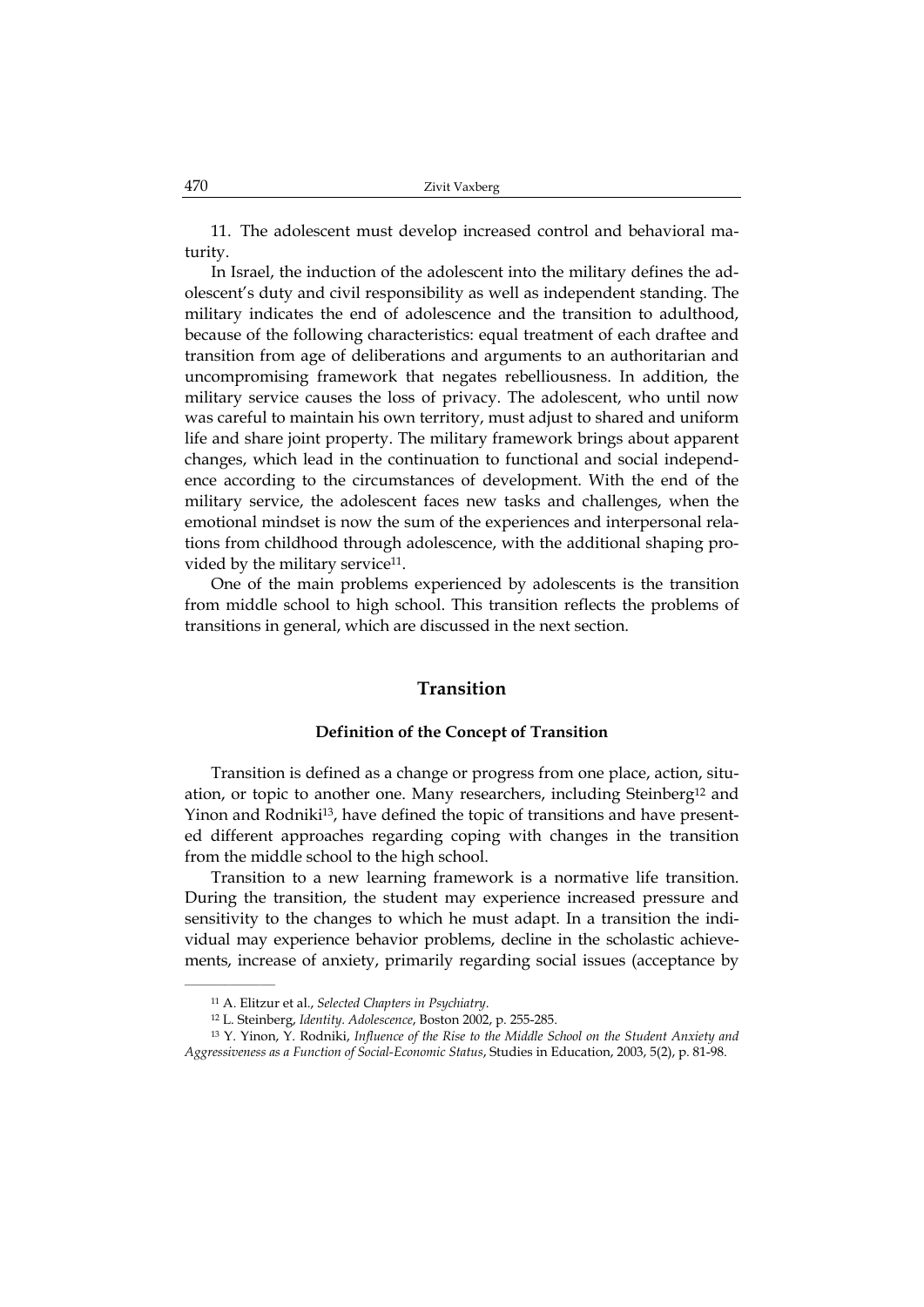the peer group), and the need to meet the expectations of the new learning environment. These issues may cause a decline in the self-esteem and selfimage and a rise in the psychological distress experienced by the individual. The influence of the scholastic transitions on the individual is great. As aforementioned, scholastic transitions influence the individual's system of self, which includes:

– Emotional elements (sense of self-esteem).

– Cognitive-motivational elements (expectations of effective functioning in the scholastic and social fields).

– Behavioral elements (manner of functioning in the scholastic and social areas).

There are a number or variables that mediate between the occurrence of the transition and the coping of students with it. These variables may determine the degree of adjustment to the new learning framework:

1. Student's psychological characteristics, such as personal abilities, patterns of coping, and level of autonomy.

2. Family characteristics, such as socioeconomic situation and parenting style.

3. School characteristics, such as complexity and difficulty of the tasks and degree of social and emotional support.

The review of the different variables that influence the individual's degree of adaptation to the new learning environment indicates that the environmental factors have considerable influence. Beyond the student's personality characteristics and socio-demographic background, the old learning environment, the new learning environment, and the degree of coordination and continuity between them have considerable weight in terms of their influence on how the student will handle the transition.

# **Theories Addressing Transitions**

Many research studies have addressed the topic of transitions. Erikson<sup>14</sup> speaks about how the person's development depends on his ability to successfully cope and deal with the different transitions in every stage of his life. A person is not born with abilities and skills to pave his way in the complicated maze of changes in his life. He learns them and develops personal strength for independent coping. Adolescence is characterized by a great number of biological, cognitive, emotion, and social changes. These

 $\overline{\phantom{a}}$  , where the contract of the contract of the contract of the contract of the contract of the contract of the contract of the contract of the contract of the contract of the contract of the contract of the contr

<sup>14</sup> E.H. Erikson *Childhood and Society*, Tel Aviv 1960.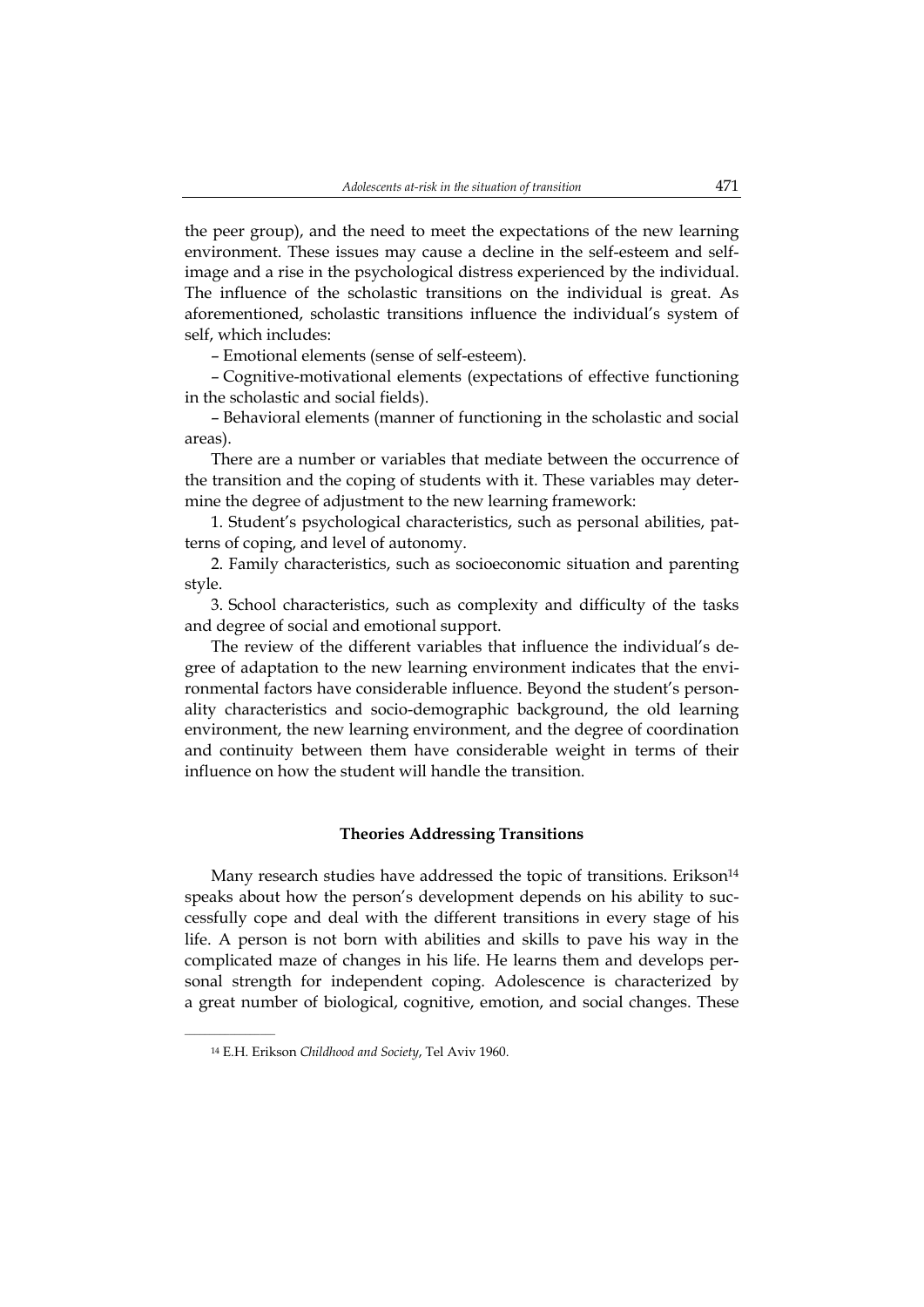changes embody great potential for experiences of emotional difficulty, which increases the adolescent's sensitivity to pressuring life events. Adolescence is a significant stage in the process of development, a stage during which the child's personality undergoes, in addition to biological changes, changes at the end of which the adolescent will achieve the crystallization of his personality and self-identity. The adolescent is required to complete a number of tasks, when one of the tasks is to shape his identity while separating from his parents and moving towards his peer group. The adolescent is required to cope with additional difficulties, in parallel to the developmental task of the stage in life in which he is found. In this stage, during the difficulties, the belonging to the group may contribute greatly, both in terms of the different struggles that the age brings and in terms of the belonging to the peer group.

Erikson<sup>15</sup> developed a model based on stages and held that each one of the stages is characterized by a conflict with two possible outcomes, which give the stage its name. Erikson called the stage of adolescence, ages 12-18, the stage of identity versus role confusion. Blos<sup>16</sup> spoke about the "second process of individuation". The task at this stage, in his opinion, is disconnection from the dependence on the parents and the other family objects of love, until an object of love outside of the person and his family is found. This process requires disconnection from the parents and temporary closeness with the peer group. However, the group requires the adolescent to submit to its standards in return for the security it grants. The danger is that one mode of dependence, on the family, may be replaced with another one, on the group. Conversely, an adolescent who will not adjust himself to the model of 'uniformity' may be exposed to mockery and denial.

The main task at this age is the formation of the personal identity. The adolescent separates in stages emotionally, intellectively, and socially, from the main figures in his family and shapes himself as an entity with a separate personal identity. The process of the separation from the parents and the freedom from the dependence is undertaken with alienation, rebellion, and hostility towards the parents. This is a normative process, regular for adolescence. The adolescent examines the boundaries of what he does and what he is entitled to do. In parallel, there is the desire to continue to be little, dependent, and supported. In the social realm the adolescent is steadily more occupied with the development of relations with friends, development

 $\overline{\phantom{a}}$  , where the contract of the contract of the contract of the contract of the contract of the contract of the contract of the contract of the contract of the contract of the contract of the contract of the contr 15 Ibidem.

<sup>16</sup> P. Blos, *On Adolescence*, New York 1962.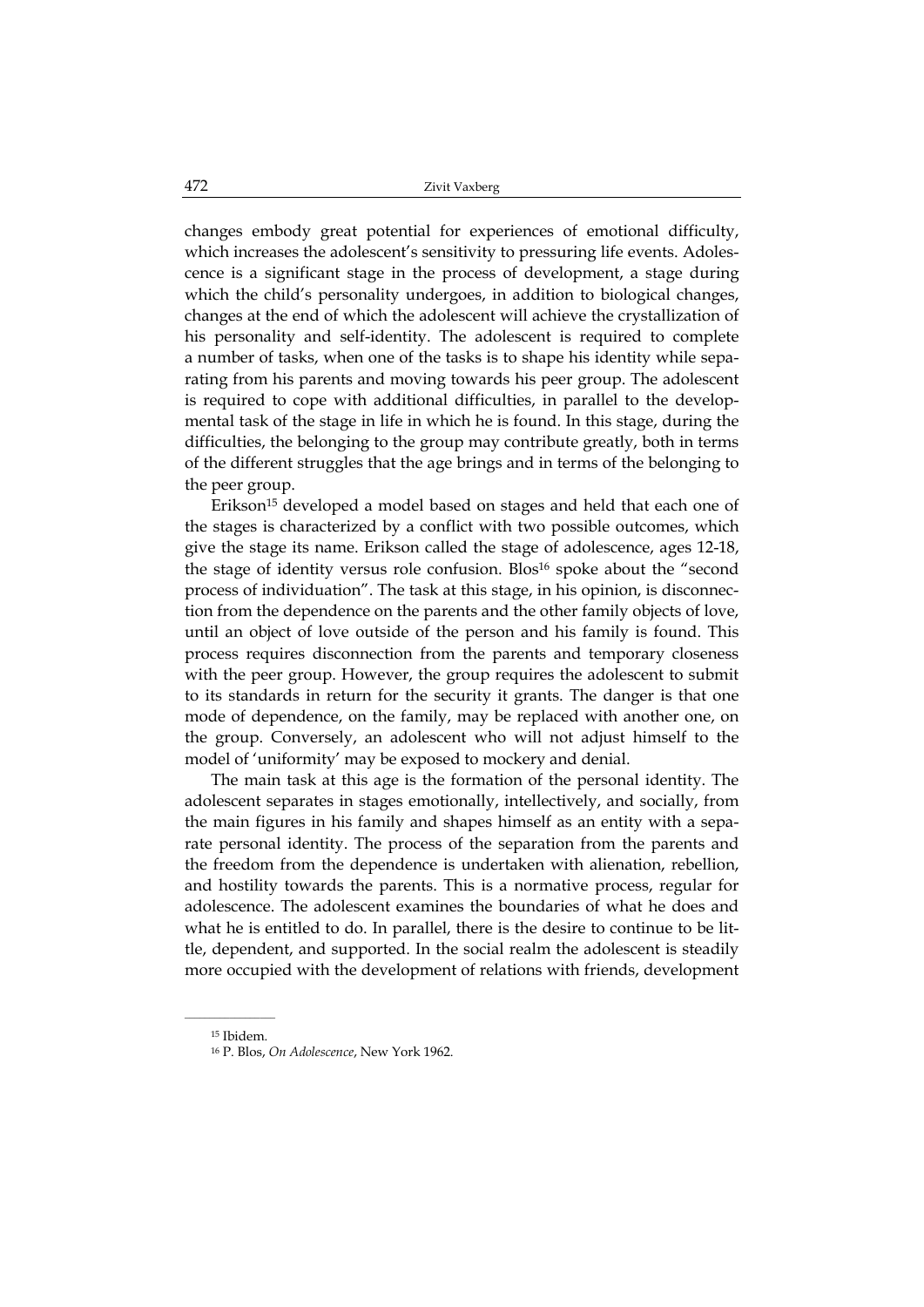of a system of relations with members of the opposite sex, and ability to fit into the social order<sup>17</sup>.

Antonovsky18 in the metaphor of the "river of life" addresses different levels of preventative intervention necessary in work with adolescents. There is a large group of adolescents who are found "on the river bank" and need a universal initial preventative program to equip them with knowledge and abilities for the coping with the changes entailed by the transition. There is a not-small group of students "who have fallen or may fall into the water in the river upstream" and who are found at risk in the transition, including at-risk students. This is the group for whom this program is intended. In every population of students there are also students who have "fallen into the water and have been swept away down the river" and they need a tertiary level of intervention – the treatment of professionals outside of the school system in general and in the context of the transition in particular.

Feuerstein<sup>19</sup> speaks about three responses that are characteristic of situations of transition. (1) Aloplastic response – When the person is threatened, he goes to struggle against the source of the threat so as to be released from it (fight). (2) Flight response – When the person is found in a situation of danger, he protects himself by running away, for example, running to risky behaviors. (3) Autoplastic response – When the person is threatened, he responds by changing himself, developing thinking and learning abilities, and produces benefit from his different experiences. All these require flexibility, self-development, and ability to re-invent different means so as to adjust to new situations with which the person conflicts. The goal of the intervention program is to prepare for the processes of transition, and its purpose is to ensure that the transition will not end with an aloplastic response or with flight but will encourage autoplastic responses of adjustment to the new conditions and change of the self through the use of the previous experiences and identification with values and goals in life.

Turner<sup>20</sup> focuses the discussion on rites of passage. He extends the analytical framework of Van Gennep, according to which ritual conduct is composed of a process of three stages. The first stage is disconnection from the flow of everyday activity. The second stage is transition through a liminal state to the ritual world, which is distant from the framework of the everyday concepts of space and time, the framework where he gains the everyday

<sup>17</sup> A. Ziv, *Adolescence*, Tel Aviv 1984, p. 13-30 and 81-98.

<sup>18</sup> A. Antonovsky, *The Salutogenic Model*, Trends, 1987.

<sup>19</sup> R. Feuerstein, *Lecture on the Topic of Transitions in Education*, from: *Transitions in Education*, Shachar Department – Ministry of Education, 1981.

<sup>20</sup> V. Turner, *The Ritual Process: Structure and Anti-Structure*, Ressling, 2009.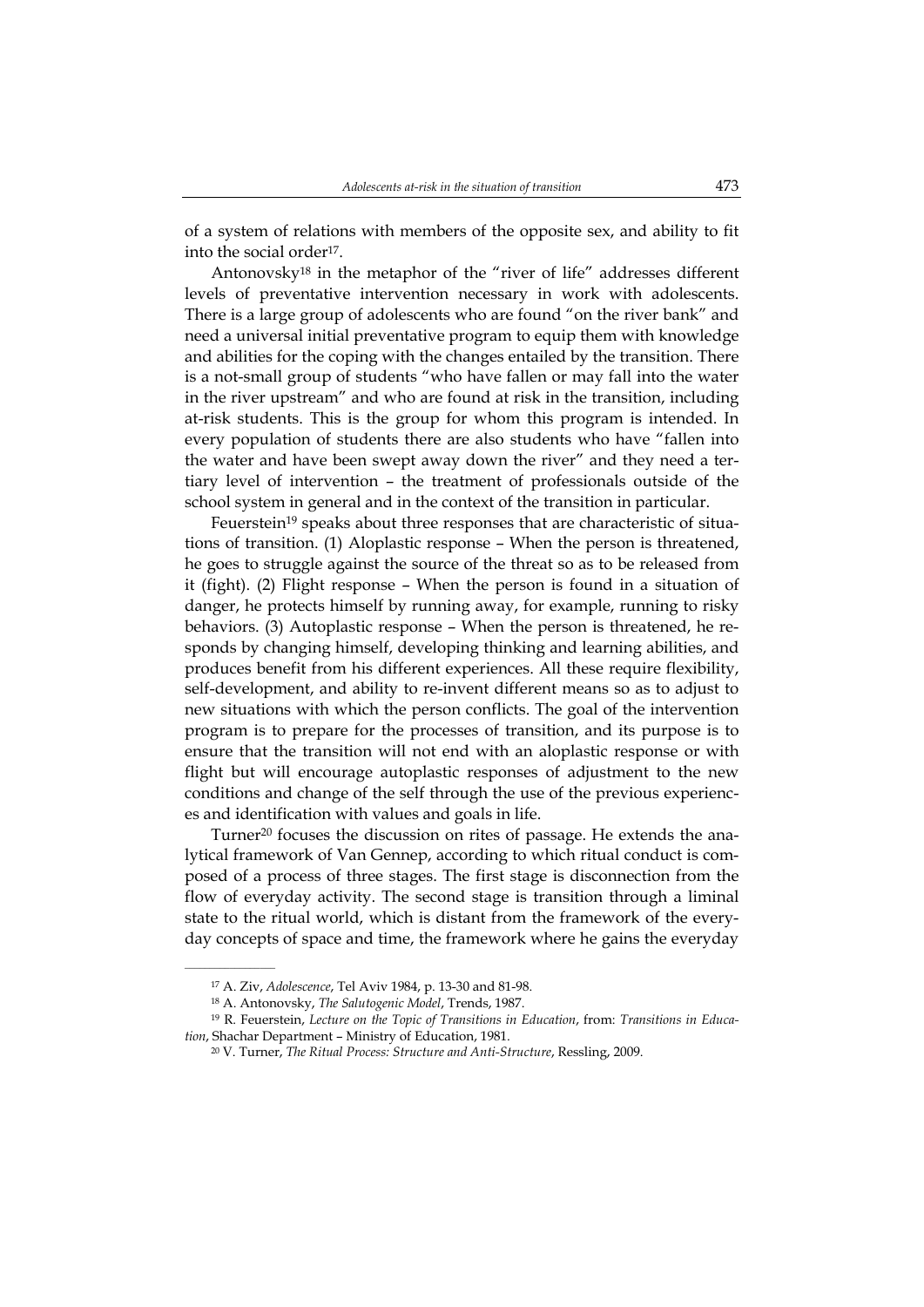structures of life for development and for challenge. The third stage is reentry into the everyday world. In the liminal stage the most important drama occurs, relating to the everyday norms through the performance of socially subversive and ritually opposite activities. Therefore, Turner's starting point adamantly rejects the main and dominant conventions in socialcultural anthropology in general and in British anthropology (according to which he was educated) in particular – the intention is the assumption of the obedient nature of people. One of the key concepts related to the second stage (liminality) that provides many insights in anthropological analysis is *communitas*, the sense of fraternity that exists among people who have experienced a rite of passage together. This concept excited the imagination but also awakened strong debates about the very possibility of the creation of a sense of fraternity that eliminates hierarchies among people. Can religious experiences create, if only for a moment, partnership and equality among all those who share the religion?

# **Factors and Influences of Transitions**

There are many causes of transitions. There are planned transitions and desired transitions, and there are unexpected transitions and forced transitions.

 Transitional situations can be normative or non-normative. Normative transitions include the transition from one grade to the next, while nonnormative transitions include divorce, becoming an orphan, a move to another neighborhood, city, and/or country, and a move to a different school. There can be a move within a move, for example to a middle school in another city.

 For every transition, it is important not to ignore it and to include it in the planned scholastic/social transition. Sometimes the student chooses to transfer to a different school because of social or scholastic difficulties that he experiences in the present framework.

When the transition is forced, for example, when the framework decides to shift the student because of lack of fit, the problems of the transition are exacerbated further. As the transition is more complex and integrates transitions in different areas, it is expected that there may surface more sensitivities related to areas such as family and ethnic-cultural, socioeconomic, and other areas.

During adolescence, there is a dual transition. The adolescent experiences adolescence, with its changes, and enters a new scholastic framework,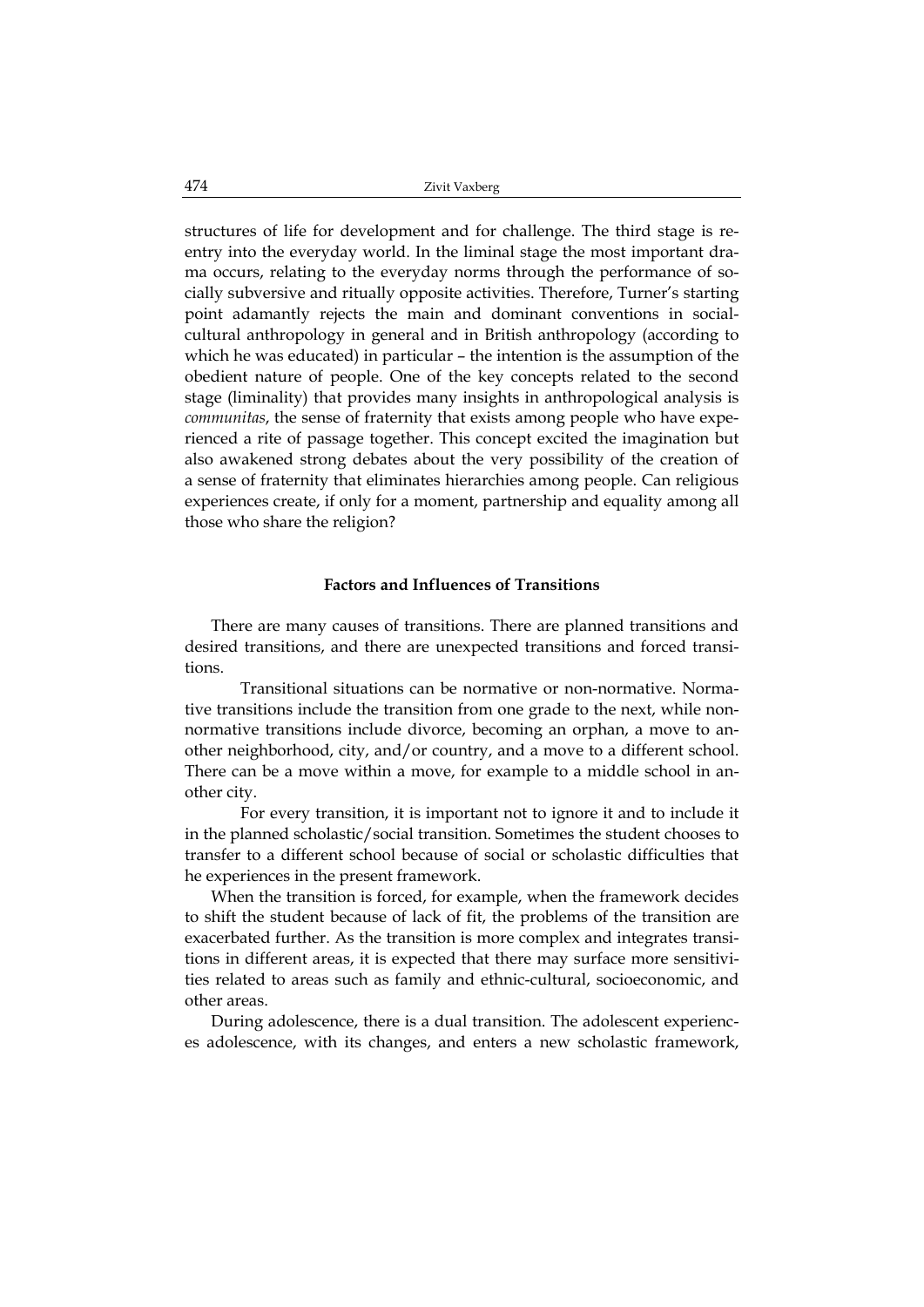which is far larger, has a different structure of learning, and is oriented far more on formal achievements.

The changes in the transition are expressed in a number of areas, as follows:

- New social relations versus disengagement from the friends in the previous framework
- Adjustment to a new learning method
- Adjustment to new study subjects, requirements, grades
- New norms, rules, "do's and don'ts"
- Reversal in the student's status and loss of scholastic and social status and a decline in the self-image

The most significant transition for adolescents is the transition from middle school to high school, which will be discussed in the next section.

# **Coping with Changes in the Transition from Middle School to High School**

The transition from the middle school to the high school is frequently a dramatic transition. This is a transition from a familiar place to a strange place, with the separation from the familiar significant adults, separation from friends, transition from an intimate framework to a large and seemingly anonymous framework, and change of role – from being the oldest to being the youngest. This transition frequently entails distance from the home, the need for travel, and so on. In essence, the transition necessitates the ability to adjust to many structural and human needs. The acquisition of tools that enable better

Coping with the transitions in the stage of adolescence is essential to the development of the ability to cope with future situations of change and to the development of personal and cognitive flexibility and facilitates the future integration.

The ability to think positively also in difficult or pressuring situations, the ability to cope with difficulty, and even with failures in different situations, and the ability to see localized difficulty as an opportunity for future change are all a part of the basic toolkit necessary for the construction of the resilience and the personal coping.

Adolescence constitutes a critical stage in the formation of the adolescent's self-identity, in which the question of "who am I?" becomes central and essential in his life and is often accompanied by crisis, confusion, or examination of the identity. Simultaneously with the development of the physical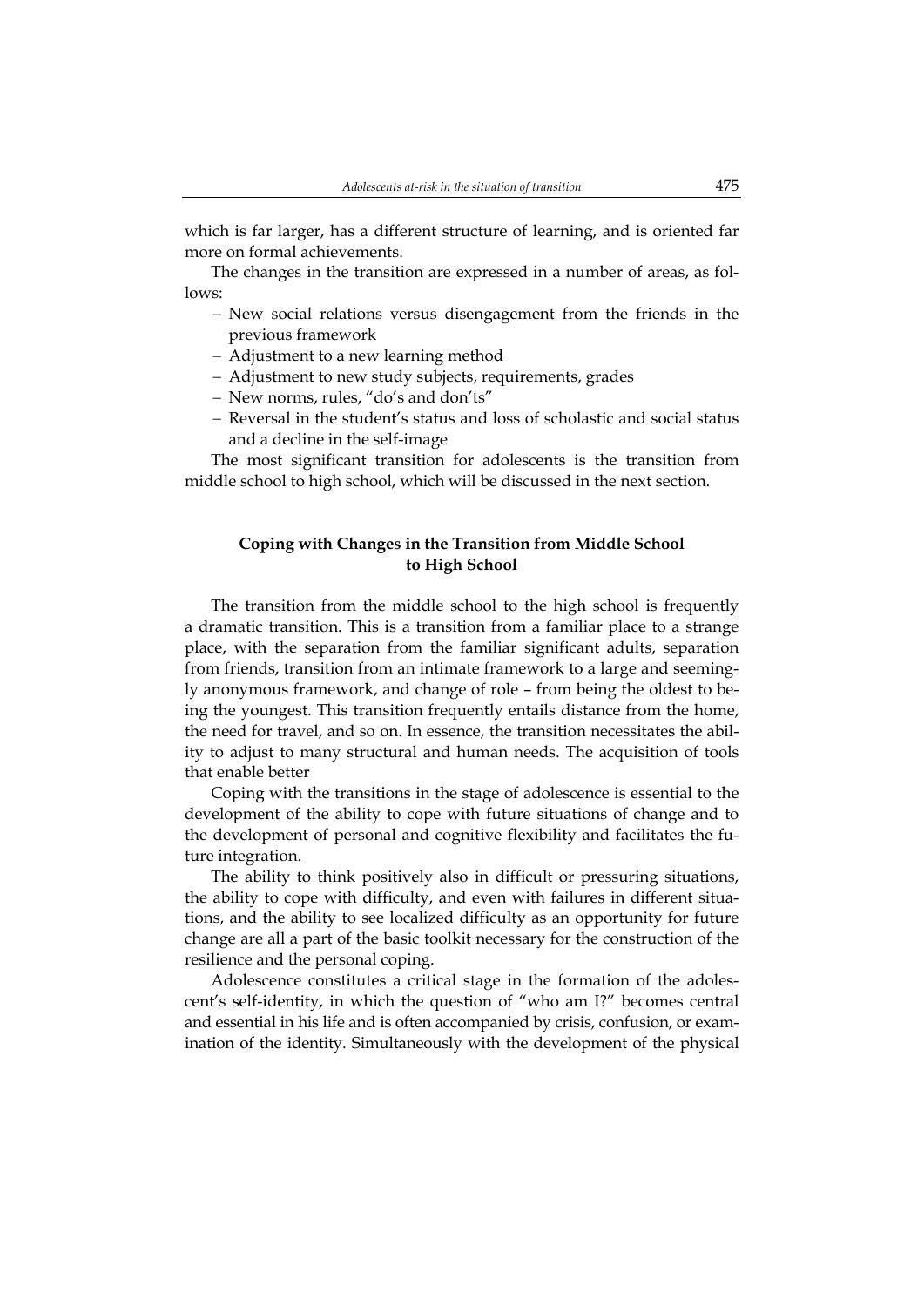and intellective abilities and in parallel to the formation of the personal identity, the adolescent acquires independence: he now needs his parents' assistance less and can get along by himself and make decisions himself, when the company of his peers helps him reduce his dependence on his parents.

The acquisition of independence is frequently accompanied by fears, since independence has a cost and not only a profit: a person who decides by himself and does things by himself is also responsible for the results of his decisions and actions. The assumption of responsibility demands mental resilience and the ability to pay the price of independence.

Adolescents want, on the one hand, to be independent, to go to a place they want, to do as they want, and to return when they want. However, on the other hand, it is hard for them still to decide by themselves and it is hard for them still to bear the responsibility for the results of their actions. Therefore, they sometimes display independence and sometimes dependence.

The adolescent's ability to cope with the need for the formation and development of independence reflects an essential and critical process. The adolescent's ability to assume responsibility for different processes and for main junctures in his life and his ability to represent himself and to manage himself in a responsible manner, with an opinion and outlook when dealing with different factors, are vital to the continuation of his adult life.

# **Transitions in the Educational System in Israel**

In Israel the educational system has a tripartite structure: elementary school, 6 years, from age 6 to age 12; middle school, 3 years, from age 12 to age 15; and high school, 3 years, from age 15 to age 18.

There are many enrichment programs for the transition from the middle school to the high school, looking at the transition and the unique characteristics and needs, in areas such as the cognitive, physical, emotional, and social areas. Intervention programs are constructed to create a social scholastic continuum in the transition, while increasing the sense of security, confidence, and continuity among the students, educational staff, and parents.

The programs include obligating procedures that will institutionalize the processes of the transitions, as well as instruments that were developed together in an absorbing and nurturing framework, for follow up after the students and for the improvement of the quality of the transition<sup>21</sup>.

<sup>21</sup> A. Binstock, *Kit On Normative Transitions in the Educational System*, 2004, From: The Psychological Counseling Service Website, In The Ministry of Education Website, Www.Cms. Education.Gov.Il.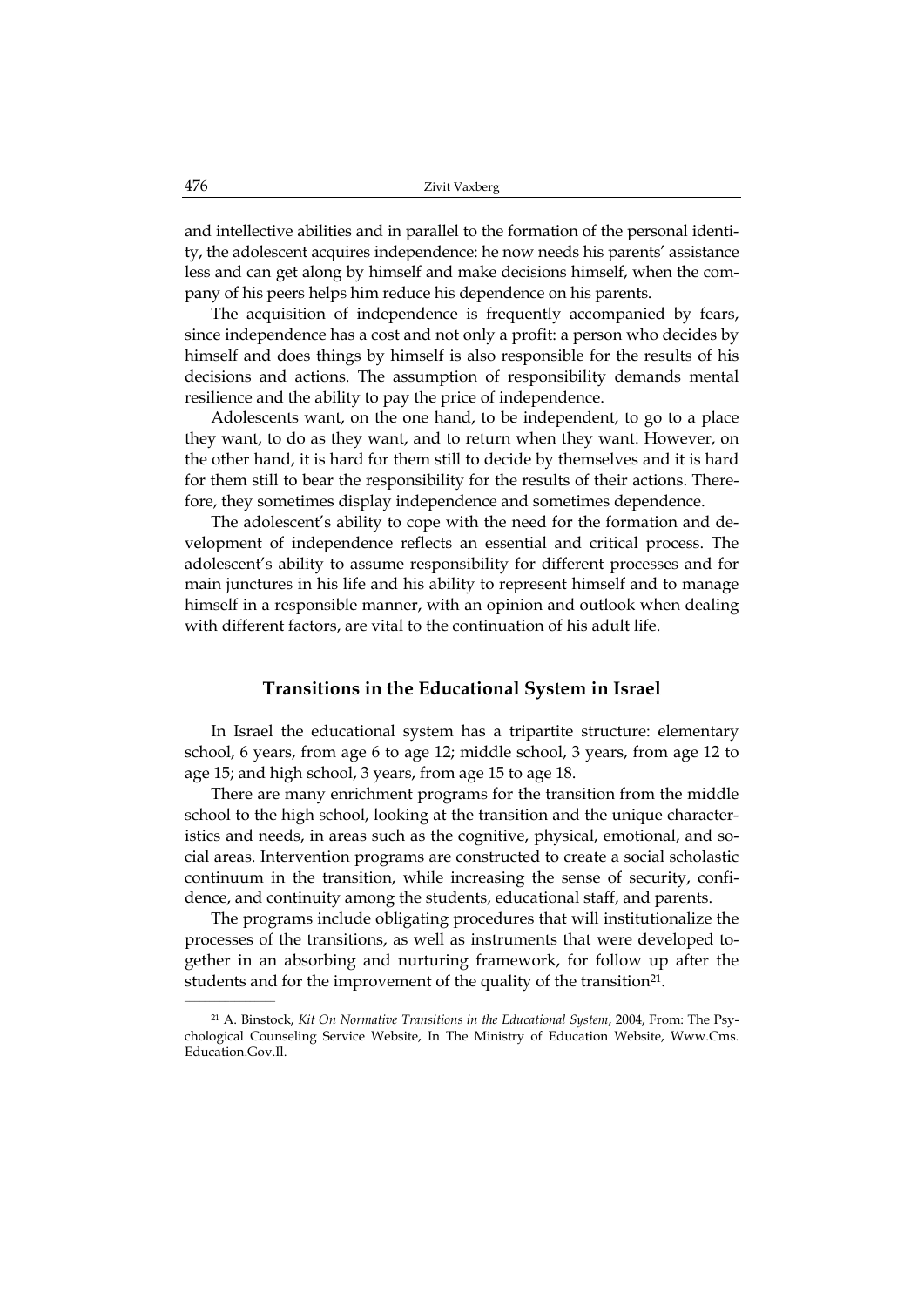

Fig. 1. The Israeli Transitions Model

# **The Transition Program of the Israeli Education Ministry**

# **Program Objectives**

 To improve the ways of coping of teachers and students in the school with the transitions between frameworks

 To support the processes of emotional, social, and scholastic adjustment of the students to the new framework

- To promote the awareness and involvement of the parents in the stages of the transition and the educational continuum of their children

 $-$  To reinforce the relation between the educational frameworks while pooling resources in the community

- To develop a shared language among the educational staffs in the community for the building and adjustment of the educational continuum

 To reinforce the partnerships between the parties involvement in the program management (principals, teachers, supervision, local authority) to leverage the empowerment of the schools and the educational staffs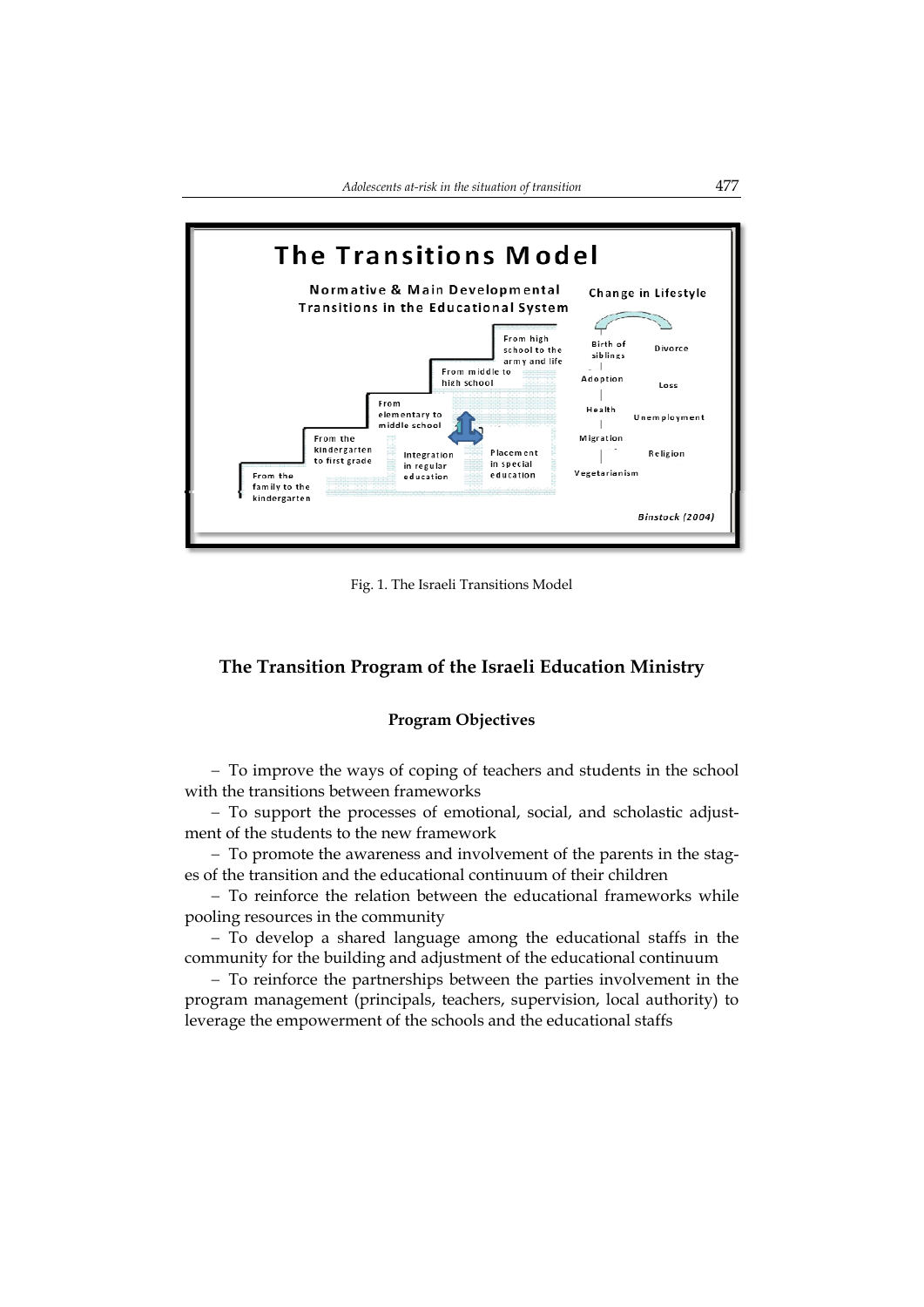### **Description of the Work Process**

The principal's responsibility in the school is to implement the program "Towards Transition". In cooperation with the school psychologist, the principal must hold a workshop for teachers, to train them to effectively cope with the topic of the transitions both on the personal level and as instructors of those who learn in the classes of "Towards Transition", as an active and present part in it. The members of the work group will build and implement the transitions program in a collaborative process of learning and agreement among the subject coordinators, social education coordinators, counselors, and teachers in both the frameworks.

In every local authority there will be a steering committee and from the policy of the Ministry of Education and a program of the transition in the national continuum, and its roles are:

 The community steering committee for handling educational transitions and continua. The steering committee will choose for the chairperson the general supervisor / head of the department of education in the local authority. The steering committee will include the institutions and the roleholders, such as the local authority, social psychological service, the Ministry of Education, Welfare, Community Center, and so on.

 The steering committee will hold activity to promote the awareness and recognition of the leaders of the educational system (supervisors, local authority, principals on both sides of the transition) in the importance of the formation of the community program for transitions and educational continua.

- The steering committee will operate to form a program of continuation in the core subjects and in the emotional-social realm, which will include objectives, actions, topics, contents, and measures that obligate the entire educational system in the community.

 The steering committee will receive regular updates regarding the program, will identify focuses of difficulty in the implementation, and will form alternative solutions.

# **Programs**

#### *Students:*

Workshops in groups on topics of:

- Empowerment and strengthening
- Providing tools for the development of personal and social skills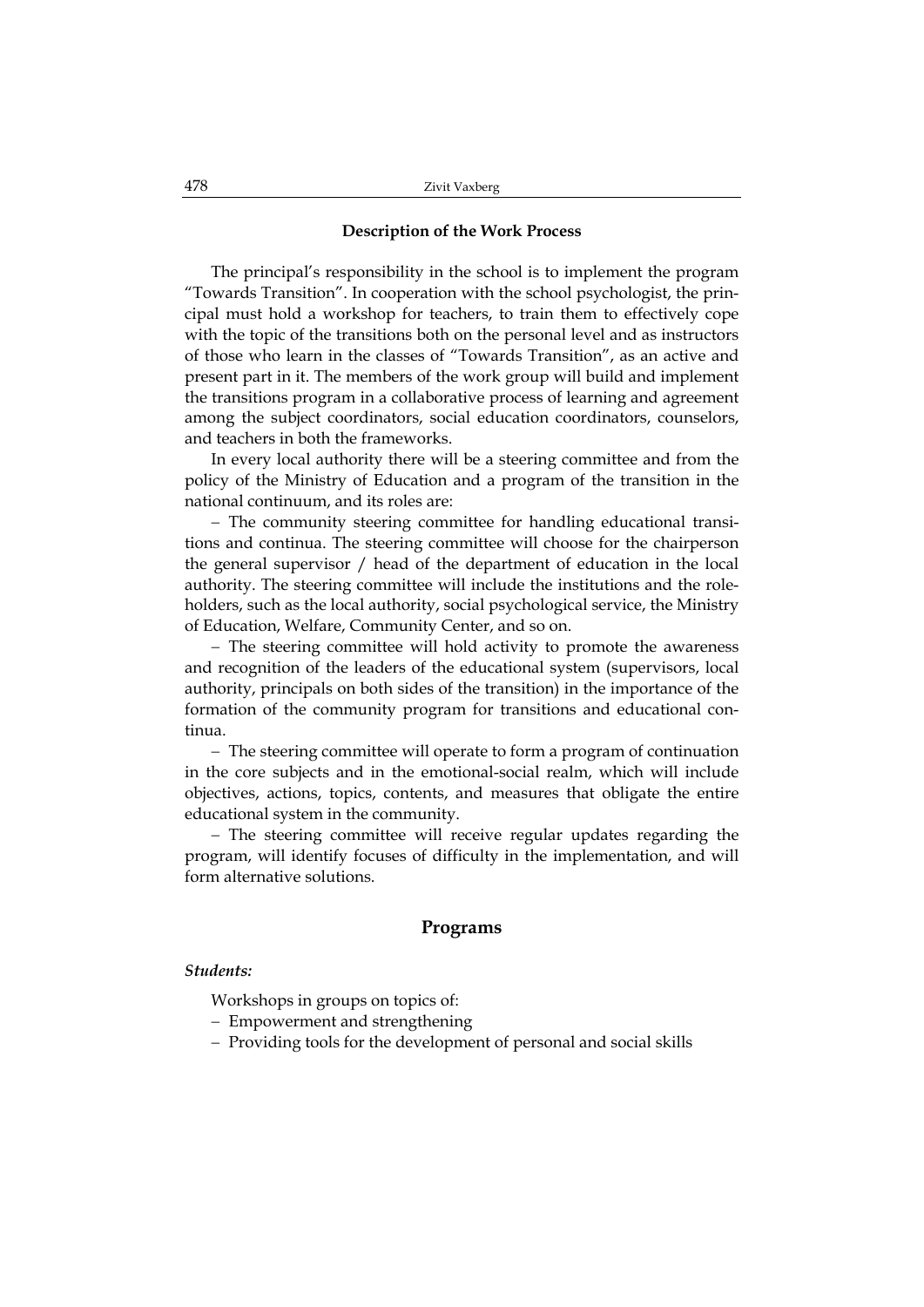- Increasing the value of, perception of, and belief in the self

 Coping with social pressure through the internalization of new behavior norms

- Coping with test anxiety
- Relations between the sexes and intimacy

### *Parents*

Workshops on the topics of:

- Adolescence and its different characteristics
- Liberation and separation
- Beneficial parental authority

- Help in processes of the student's choice of programs of study for the high school matriculation examinations.

## *Teaching Staff*

 $\overline{\phantom{a}}$  , where the contract of the contract of the contract of the contract of the contract of the contract of the contract of the contract of the contract of the contract of the contract of the contract of the contr

There are four sessions. The staff undergoes a process of emotional airing-out and enriches the repertoire of instruments for coping with situations of transition. In parallel, the teachers work on building lesson plans on the topic of transitions, and they conduct these lessons with their students in the classes towards the end of the school year. The topics include:

 The teacher's conflicting with her needs and expectations and increase of her self-awareness of patterns of emotion, thinking, and behavior in situations of change and crisis.

 The enrichment of the repertoire of ways of coping intended to reduce difficulties in the present and in the future through the BASIC Ph Model22. This model defines six styles of coping:

1. Belief. These youths prefer to rely on beliefs, values, and search for meaning. This type may rely on hopes, optimism, pessimism, and paternalism and on mysticism and use of rites.

2. Affect. These youths use an emotional style. They tend to use emotions such as laughter, crying, and anger and they ask for emotional support from others. They express themselves in nonverbal ways such as writing and drawing.

3. Social. These youths are characterized by a social coping style. These youths draw support from their belonging to the group, stick to the family, and receive or assume a role for themselves. The belonging to an organiza-

<sup>22</sup> M. Lahad, *Basic Ph: The Story of Coping Resources*, [in:] *Community Stress Prevention*, Volumes 1 and 2, Eds. M. Lahad, A. Cohen, Israel 1997, p. 117-145.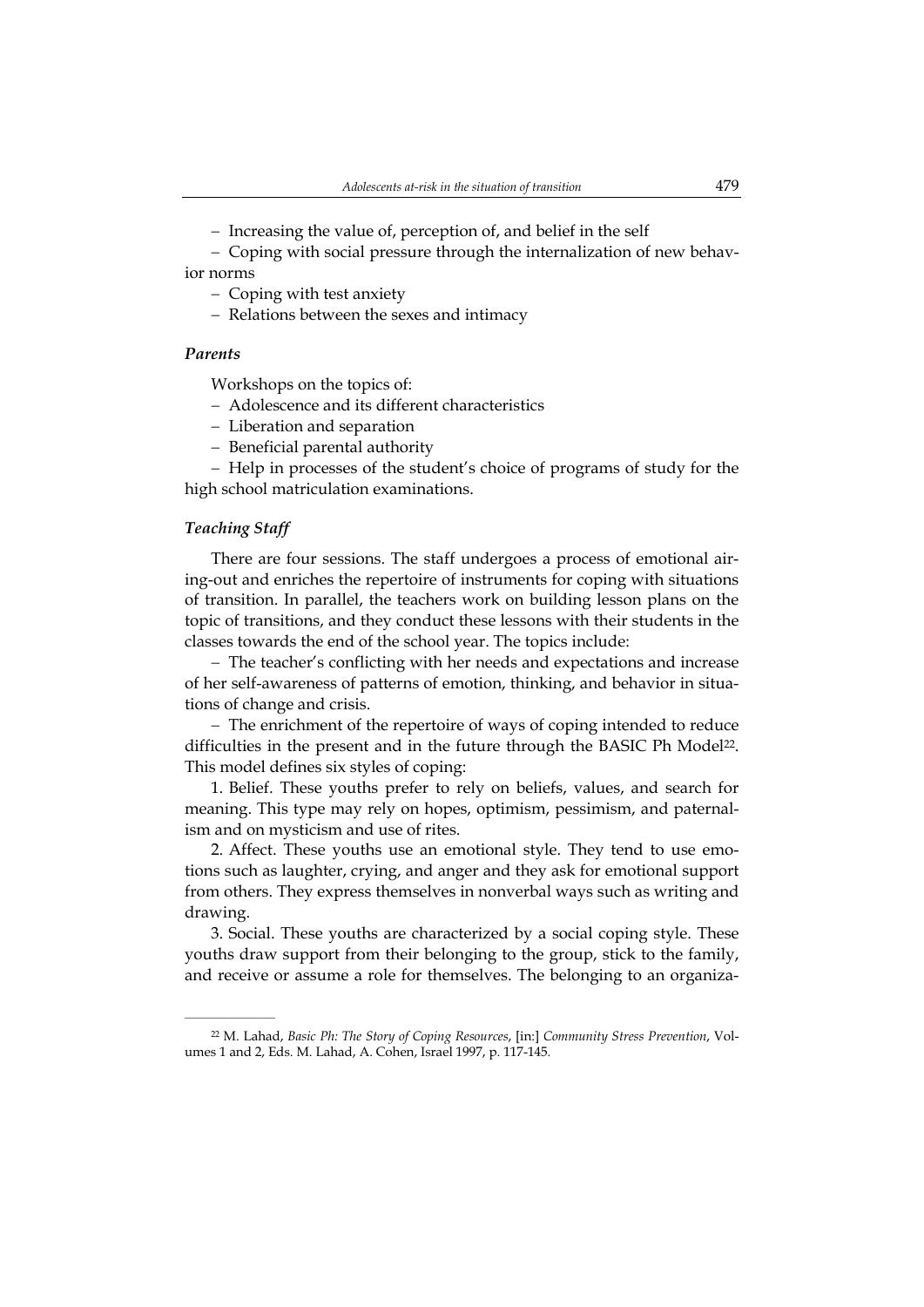tion or group helps him, and they position themselves in the social hierarchy.

4. Imagination. These youths will use imagination to ease a difficulty reality. They will use social activities, distractions (music, television), daydreams, and pleasant thoughts. These youths will use guided imagination to find solutions that go beyond the facts. They have a sense of humor and creativity.

5. Cognition. These youths will use cognitive thinking to collect information. They will think about the solution to the problems and will build programs while learning from experience, searching for alternatives, and using a list of priorities.

6. Physiology. These youths cope and respond primarily through physical expressions, namely, physical responses and emotions. They will use relaxation, sport, physical activity, and other actions as ways of relief.

#### **Responsibility for the Workshop Program**

The main task of the person running the intervention (parent, careprovider, teacher, and so on) is to restore the youths to functioning through the identification and awakening of their channels of coping or through the development and extension of channels of coping characteristic of them. We must listen to the youths' distress, attempt to identify their patterns of coping, and offer ways that suit their personal style. In addition, it is important to expose the youths to additional coping styles, since in this way the youths can acquire a greater repertoire of resources they can use as necessary.



Fig. 2. Relations among the Factors in the School Intervention Program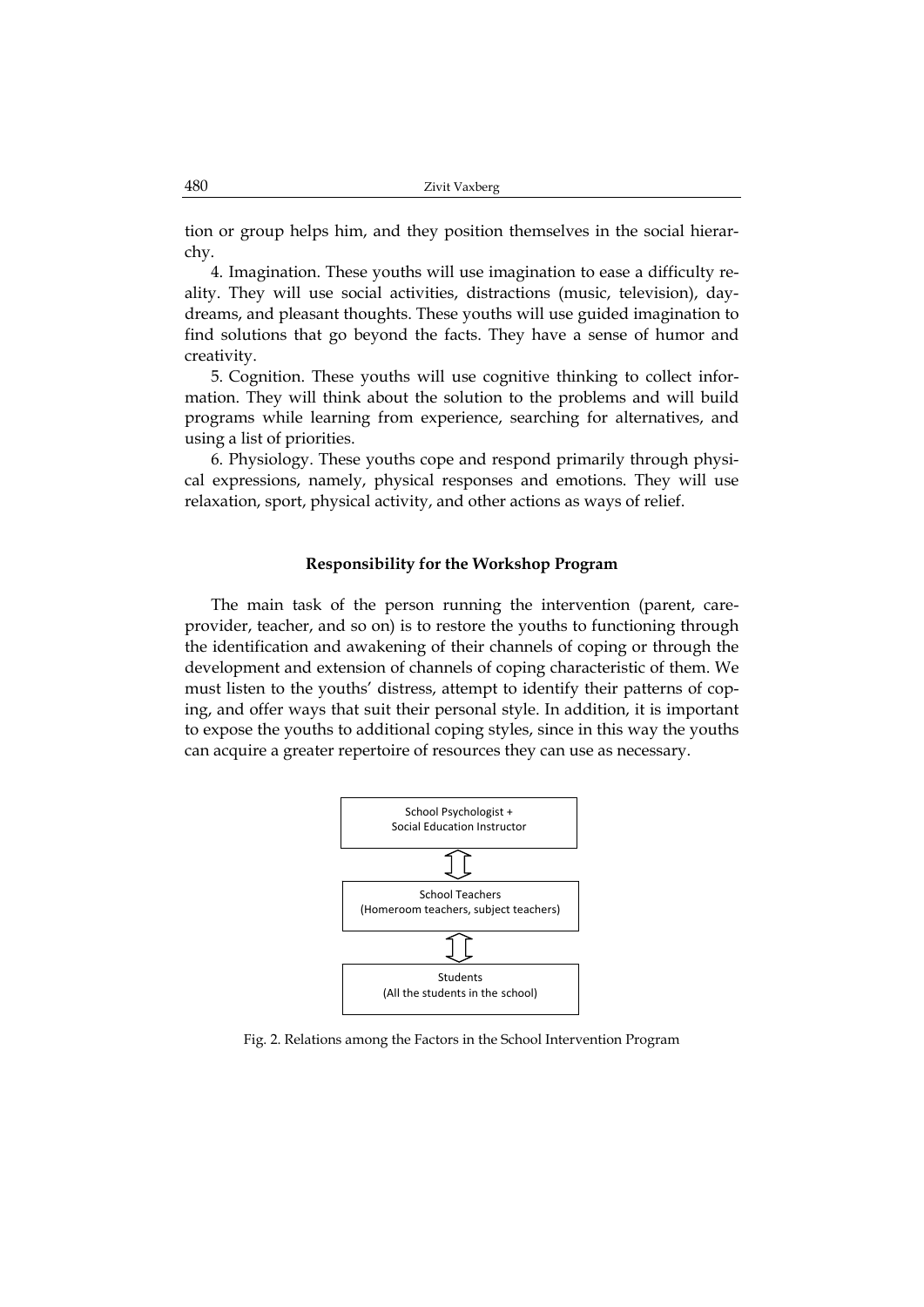Cultivation of communication skills, increase of the ability to understand others, and creation of cooperation with others.

 Construction of lesson plans on the topic of transitions, with the help of the social education instructor.

# **Instruction**

Instruction is provided for the following parties, according to the following aspects:

All the school teachers

- The school psychologist (psychologist aspects)
- Social education instructor (pedagogical aspects of social education)

- Instructor of the school assessment staff (evaluation and measurement aspects)

The school principal (supervision and follow-up)

The problems that adolescents experience in a period of transition are further exacerbated in the case of adolescents at-risk, who experience also their own unique problems and difficulties.

# **Adolescents at-Risk and Transition**

The process of the transition from the middle school to the high school increases the difficulty in the coping of adolescents at-risk with the new requirements. These problems increase dramatically in the phase of transition and do <u>not</u> address the issue of adolescents at-risk, for whom coping with changes has a double risk, since they are defined as at-risk in emotional, cognitive, behavioral, and social terms. The characteristics of adolescents at risk include:

(a) Change from a familiar, intimate place to a large, strange, and anonymous place.

(b) Change of role – from being the oldest pupil to being the youngest one.

(c) Separation from significant adults and friends.

The main assumption of the research is that it is necessary to understand the double risk that this population faces in the transition and it is necessary to adjust tools and skills specifically for these children, so as to facilitate their coping with the many changes entailed by a transition. Because of the high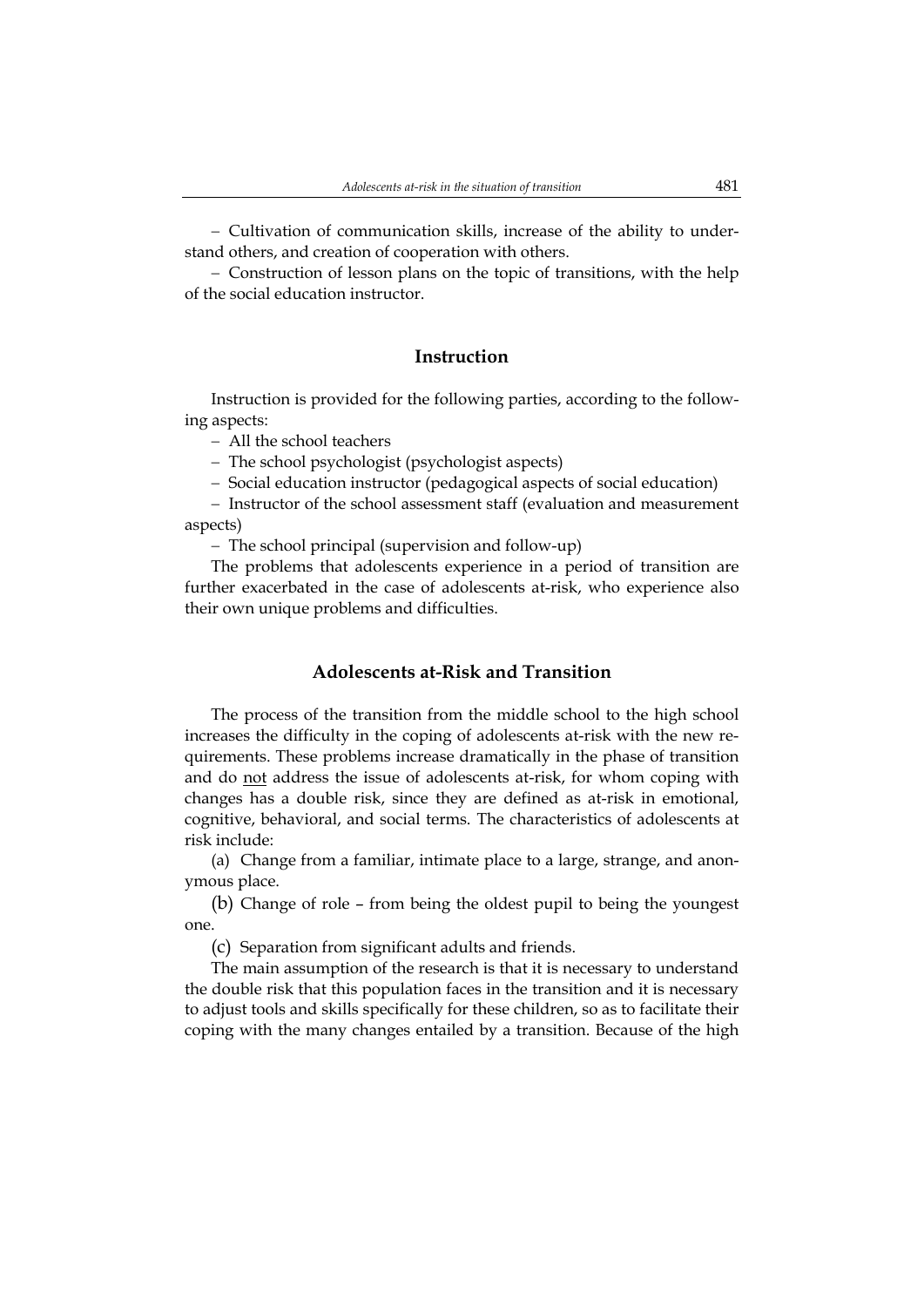risk, adolescents at-risk have not only the regular formal programs of transitions in general but also additional programs, 24/7, which aim to provide a solution to the additional difficulties of these children. The great difficulty is the family difficulty, and with it the matter of support and the lack of a father/mother figure, which constitutes a 'significant other', a 'parental figure', which they need in the transition to the school.

# **Treatment of Children At-Risk in the Formal and Informal Educational System**

To treat and to provide a solution for children at-risk at all hours of the day, the educational system operates in two parallel and complementary dimensions. First, the educational system works to strengthen the learners' perseverance and to increase their success in the normative frameworks. Second, the educational system strives to provide activities in the framework of informal education and other frameworks after the end of the studies, for example, clubs in which the children spend the afternoon hours, receive a hot meal, and are given mental support and help in the preparation of homework23.

Regarding the schools, programs for schools outline special organizational, pedagogical, social, and budgetary instruments to provide an answer to the needs of the population at-risk. In the framework of one program, some of the children defined at-risk participate in psychodrama group activity24.

## **Formal Perspective**

From a formal perspective, all the programs were developed in the Transitions Model<sup>25</sup>, and additional programs were developed by every municipality separately, according to the needs of its residents, and emphasize especially the specific problems of adolescents at-risk.

<sup>23</sup> S. Dovrat, *The National Plan for Education: Report of the national Task Force for the Promotion of Education in Israel*, Jerusalem 2005.

<sup>24</sup> M. Cohen-Navot, *School Intervention for Children and Youths At-Risk, Special Report, Background Document For Eshelim*, [in:] *The Framework of The Formation of a Three-Year Work Plan, 2004-2006*, Jerusalem 2003.

<sup>25</sup> A. Binstock. *Kit on Normative Transitions*.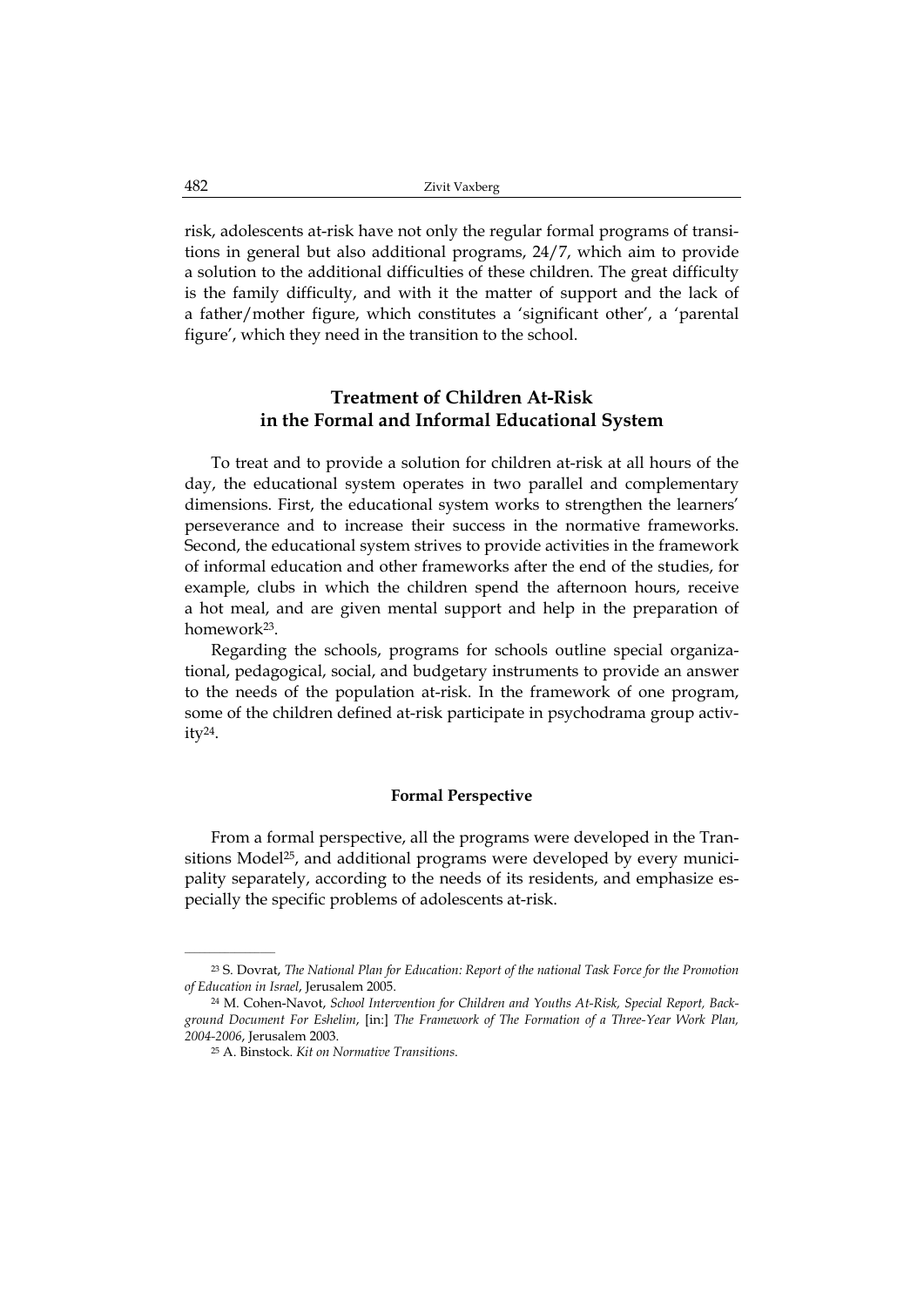During school Time:

- A. Special effort in locating these children
- B. In the studies: additional lessons to help these children
- C. Emotional realm: additional psychological counseling hours

D. Development of special programs such as psychodrama groups aimed at strengthening the learners' perseverance and increasing their success in the normative frameworks.

This program was developed by the researcher with the aim of helping adolescents at-risk with the different environmental conditions that require emotional, scholastic, and social adjustment in the transition from the middle school to the high school. Participation in the group program offers conditions for the individual to build personal and social skills so as to facilitate the dealing with the turbulence of the transition. The integration of psychodrama contributes to the individuals' emotional release through their experience of different situations in the transition through role play.

## *Structure of the Program*

The program is an annual program held in the ninth grade and before the transition to the tenth grade. The program is built of four stages:

1. Identification of adolescents and recruitment to the program.

2. Individualized conversations to identify gaps, inhibiting factors in the emotional, social, and scholastic fields.

3. Implementation of the program – opening the group, preparation of a group contract, coordination of expectations on the meetings to be held during the group dynamic.

4. Separation from the group.

### *Objective*

To increase the sense of self-worth and belief in the self of adolescents atrisk in the transition from the middle school to the high school.

### *Goals of the Program*

- To promote the powers and strong points.
- To provide tools for the development of personal and social skills.
- To promote the value, perception, and belief in the self.

• To cope with the social pressure through the internalization of new behavior norms.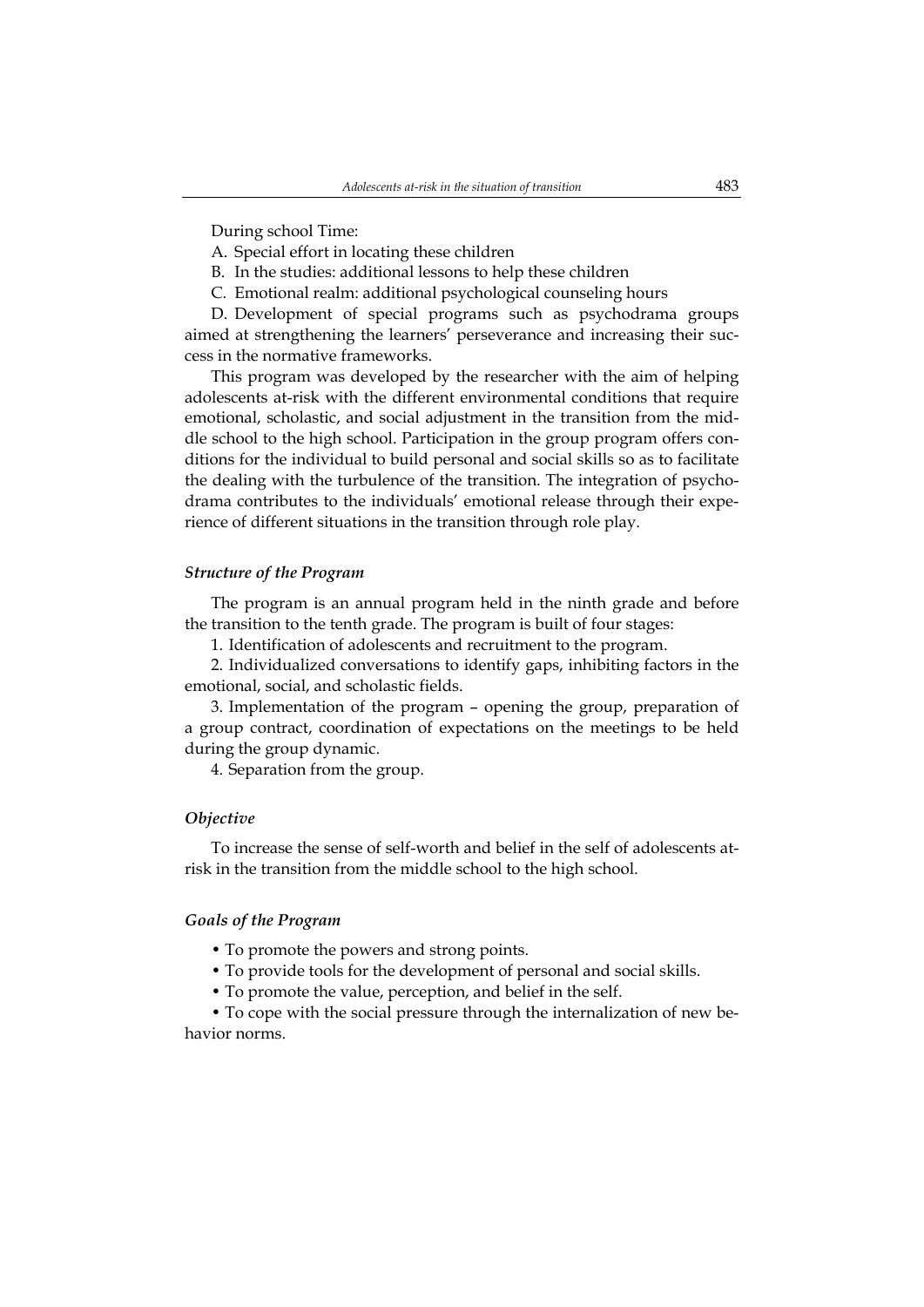## *The Meetings in the Program*

The adolescent at-risk copes in the 'here and now' with traumas and different difficulties, such as the family circle of divorced/separated parents and/or data with personal/economic problems, and this in addition to his difficulties. In the meetings in the program the adolescents will obtain tools for the strengthening of the sense of efficacy, for the development, and acquisition of personal skills for the improvement of the self-image through learning and experience of group dynamics in the integration of psychodrama.

### *Treatment of Psychological and Social Problems through Drama*

Participants:

• Instructor

\_\_\_\_\_\_\_\_\_\_\_\_\_\_\_\_\_\_

- 'Heroes of the drama'
- Group members

Psychodrama enables the reconstruction of the participant's experiences in the framework of the peer group and with the help of its members. In psychodrama, through physical and verbal action, the participant relives the parts of his life that he can investigate from raising feelings, observation, and coping. After the action it is possible to change the events, reorganize what is clear, and find alternatives for coping with highly charged topics26.

## **Definition of Psychodrama**

Psychodrama, developed by Moreno<sup>27</sup>, is a method in group psychotherapy that constitutes a part of the methods of art therapy. The word psychodrama is composed of two words in Greek: *psyche* (mind, soul) and *drama* (action). In other words, it means the mind in action. The work method in psychodrama is based on dramatic action and role play through which the participant presents problems, difficulties, and personal and interpersonal difficulties as well as solutions and ways of coping, so as to reveal the individual's inner world, understand his system of relations, and clarify patterns of behavior. Through psychodrama it is possible to change inadequate and/or undesired situations and responses and to act in new and more suit-

<sup>26</sup> E. Artzi, *Psychodrama*, Dvir Press 1991; H.A. Blatner, *Acting In Practical Applications of Psychodrama Methods*, 1973, p. 27-30.

<sup>27</sup> Z.T. Moreno *Psychodrama, Surplus Reality and the Art of Healing*, London and Philadelphia 1921.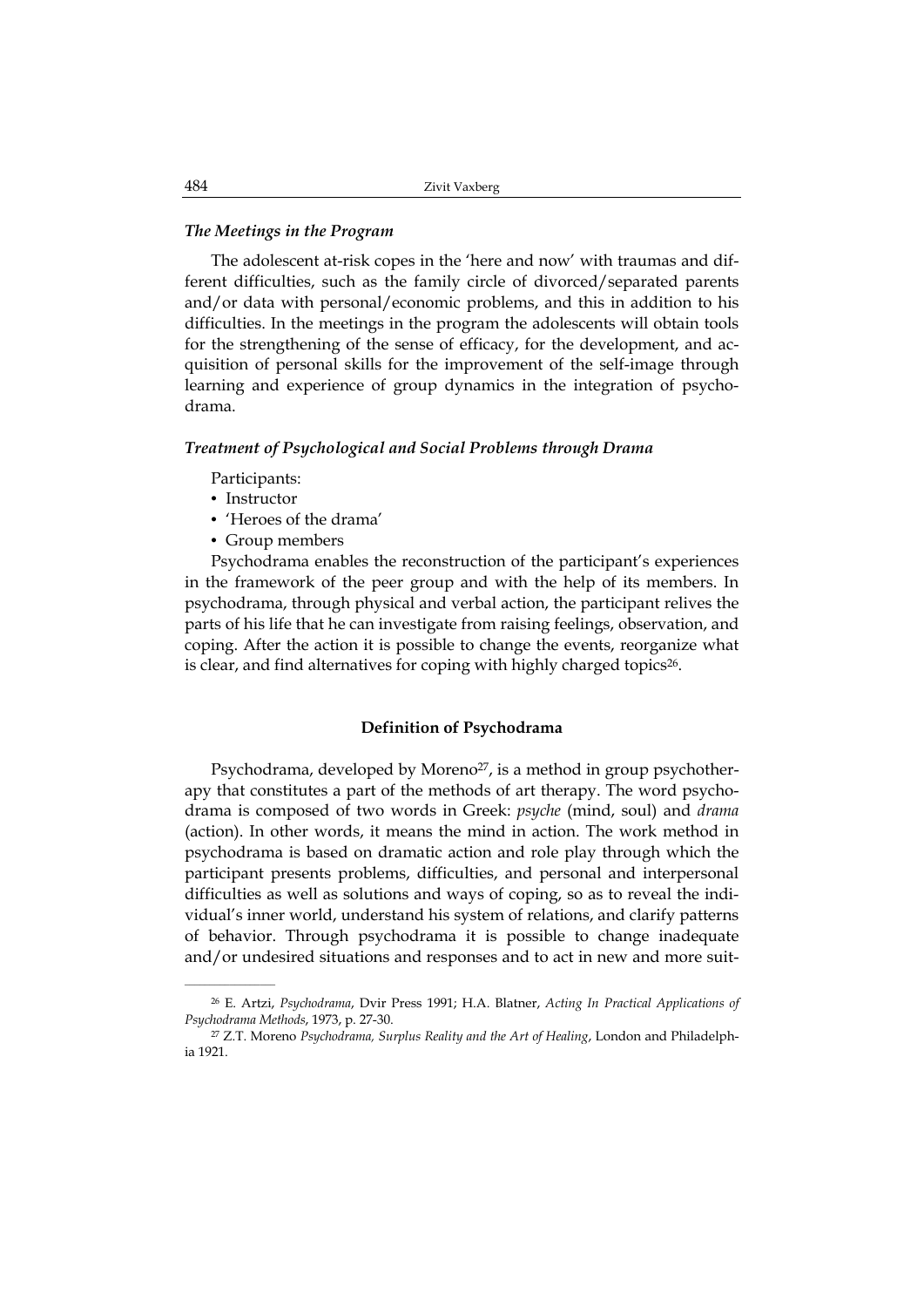ed ways, such as the identification and release of emotional barriers so as to achieve mental balance28. Psychodrama enables the participant, through physical and verbal action, to reconstruct his experiences, in the framework of the group and with the help of the group members. In this way, psychodrama accompanies the participants into their inner world, which they describe and express in drama. Through the group activity in psychodrama, the participant has the possibility of experiencing a corrective experience of the original event, of changing his perspective on it, and of finding alternatives for coping with the loaded mental topics<sup>29</sup>.

Psychodrama enables the reconstruction of the participant's experiences in the group framework and with the help of the other group members. In psychodrama, through physical and verbal activity, the participant relives parts of his life, which he can investigate from the raising of feelings, observation, and coping. After the activity there is the possibility of changing the events, re-organizing them for clarification, and finding alternatives for dealing with the loaded topics<sup>30</sup>. Dayton<sup>31</sup> maintains that psychodrama is a method of treatment in which emotions that have been repressed in the past are released and surface in the present, all in an atmosphere that inculcates a sense of safety and holding.

"Psychodrama is a method in psychotherapy in which patients are encouraged to continue and complete unfinished issues through dramatization, role play, and dramatic self-presentation. The instructor uses verbal communication. A number of scenes are acted out and describe memories from the past, inner dramas, fantasies, dreams, preparations for future situations, and expressions of mental situations in the here and now. Scenes represent situations in life itself or inner mental processes. The members of the group take on roles as needed. Some of the techniques are role reversal, double, mirror, concretization, and so on. The stages of the encounter are warm-up, dramatic action, and conclusion that include sharing<sup>32</sup>. Psychodrama enables reconstruction of the participants' experiences in the framework of the group and with the help of its members. In psychodrama, through physical and verbal action, the participant relives parts of his life, which he can study from the raising of the feelings, observation, and coping.

 $\overline{\phantom{a}}$  , where the contract of the contract of the contract of the contract of the contract of the contract of the contract of the contract of the contract of the contract of the contract of the contract of the contr

<sup>28</sup> Israeli Association for Psychodrama. http://www.Iafp.org.il/.

<sup>29</sup> E. Artzi, *Psychodrama*; H.A. Blatner, *Acting in Practical Applications*, p. 27-30; E. Naharin, *A Stage instead of a Sofa*, Tel Aviv 1986.

<sup>30</sup> Ibidem.

<sup>31</sup> T. Dayton, *The Drama Within: Psychodrama and Experiential Therapy*, Deerfield Beach, FL 1994.

<sup>32</sup> F.K. Kellerman, *Focus on Psychodrama: The Therapeutic Aspects of Psychodrama*, Philadelphia 1992.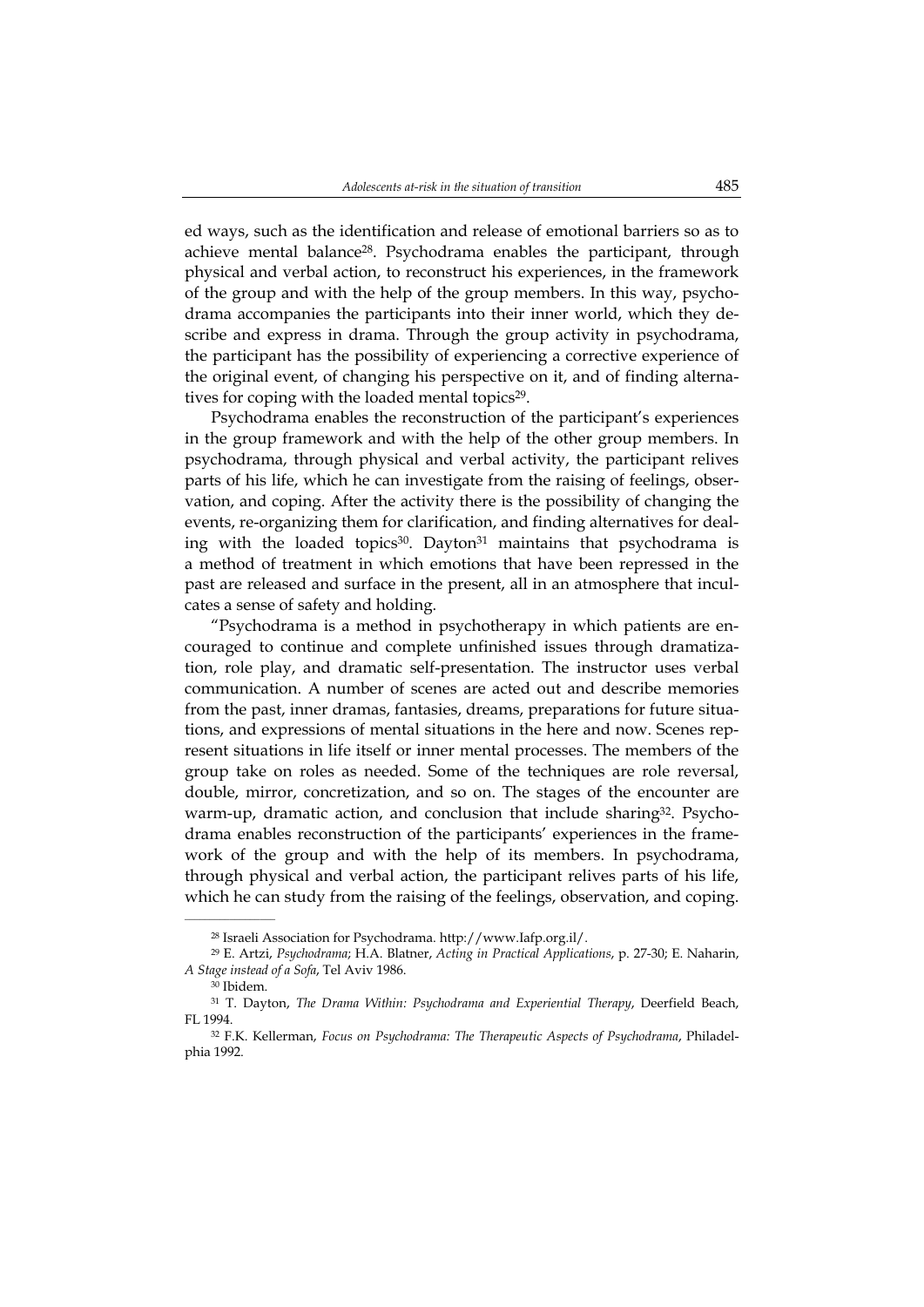After the action it is possible to change the events, to re-organize what is clear, and to find alternatives for coping with charged issues<sup>33</sup>.

According to Dayton<sup>34</sup>, psychodrama is a therapeutic method in which emotions that had been repressed in the past are released and flood the present – all in an atmosphere that inculcates a sense of security, holding, and protection. Psychodrama accompanies the patients into their inner world, while they describe it and express it dramatically. The psycho dramatist helps the person (the patient) raise to the surface contents that had been deeply hidden. This action serves as a trigger of emotion that accompanies the contents from the unconscious to the conscious. The emotion is experienced as it originally had been, and the mind can re-examine the contents according to their re-editing. Last, the instructor "returns" the protagonist to the group through "sharing". At the end the natural forces of healing of the mind continue with their work, towards illumination of the materials that are supposed to be examined. The process enables the entry into the person's inner reality and validates it as it exists, without the intention to change or adjust it according to the opinions of other people. Psychodrama also enables the remedial experience of the original event.

Karp and Homs<sup>35</sup> addressed psychodrama as therapy that does not label. Psychodrama investigates unique situations and 'normalizes' them, focuses on health and not pathology: this is one of its great advantages. Another essential element that adds to this advantage lies in the work of the therapist/instructor: he is more a partner than in any other therapy method, where he usually observes from the side, interviews, etc. Here, under his guidance, with his body language, mimicry, the emotions are revealed and exposed, since he is found in a situation of sharing of the self as a part of the creation of the process on the stage. In addition, he has the option of sharing his own personal contents during the "sharing".

#### *Basic Concepts in Psychodrama*

**Spontaneity**: According to Moreno<sup>36</sup>, spontaneity is the force that motivates the person to appropriate and constructive responses.

**Creativity**: The creative work is always related to spontaneity. "It can be said that spontaneity is the force that preserves the vitality of the living

<sup>33</sup> E. Artzi, *Psychodrama*; H.A. Blatner, *Acting in Practical Applications*, p. 27-30; E. Naharin, *A Stage instead of a Sofa*, Tel Aviv 1986.

<sup>34</sup> T. Dayton, *The Drama Within*.

<sup>35</sup> M. Karp, P. Homs, *Classical Psychodrama: An Overview: Inspiration and Technique*, London 1991.

<sup>36</sup> Z.T. Moreno *Psychodrama, Surplus Reality*.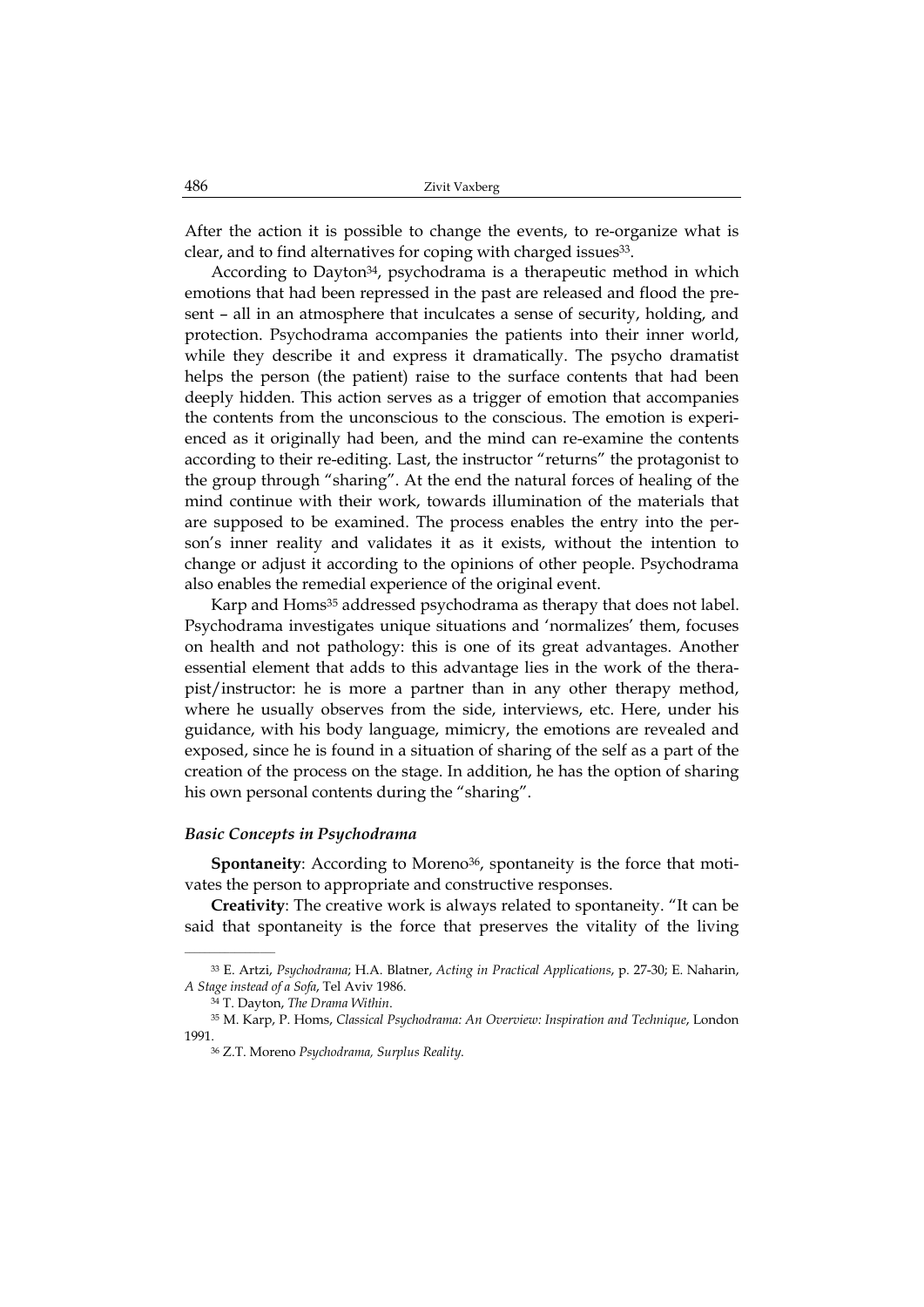spring inside of us and the inspiring power in it; creativity is the welling and flowing of the spring.37

Moreno<sup>38</sup> spoke about five fundamental elements: protagonist, instructor, auxiliary ego, group, and stage, and about many techniques.

Psychodrama enables the reconstruction of the participant's experiences in the framework of the peer group and with the help of its members.

#### **Non-Formal Perspective**

From a non-formal perspective, there are programs that are operated after the school hours, in the Department of Youth Promotion, in the municipality youth centers, in the community clubs, and in the psychological welfare service. These programs provide activities such as mental support and help in their homework preparation. At the end of the school year, in the summer vacation, there are special programs for transition and for the prevention of risk behaviors because of the transition. Additionally, in the summer vacation, there is out door training (ODT): paintball, carting, challenging sports, prevention of alcohol use, prevention of violence online, and so on.

#### **Summary**

The Israeli educational system places special emphasis on the identification and treatment of adolescents at-risk in the period of transition from middle school to high school. This period of transition is characterized itself by pressures of adolescence for normative adolescents and is even more stressful for adolescents at-risk, who have additional special difficulties. The Israeli educational system has a holistic treatment approach for adolescents at-risk, which includes identification, treatment, and supervision in the school and supervision and assistance in the hours after school. The treatment is individualized and/or group treatment and was developed particularly so as to provide a solution to the special problems of adolescents atrisk.

 $\overline{\phantom{a}}$  , where the contract of the contract of the contract of the contract of the contract of the contract of the contract of the contract of the contract of the contract of the contract of the contract of the contr

.

<sup>37</sup> E. Artzi, *Psychodrama*. 1991, Dvir Press, p. 23.

<sup>38</sup> Z.T. Moreno *Psychodrama, Surplus Reality*.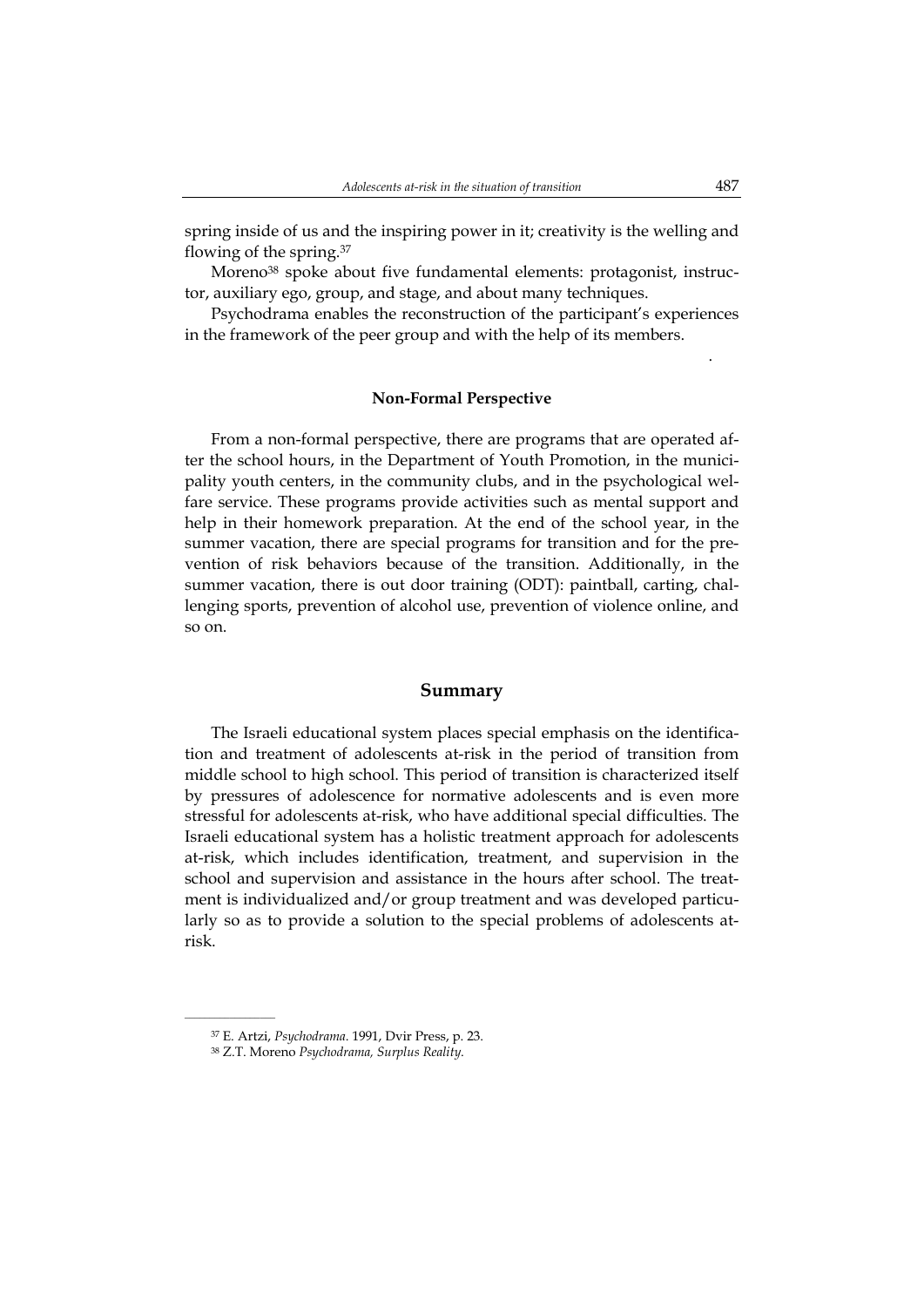#### **BIBLIOGRAPHY**

Antonovsky A., *The Salutogenic Model*, Trends, 1987.

Arnett J., *American Storm and Stress, Reconsidered*, American Psychologist, 1999, 54(5).

Artzi E., *Psychodrama*, Dvir Press, 1991.

- Ben-Rabi D., Kahan-Starvinsky P., *Planning Services and Interventions for Children and Youths at the Edge of the Risk Continuum*, Brookdale Institute, Joint Jerusalem, Jerusalem 2003.
- Binstock A., *Kit On Normative Transitions in the Educational System*, 2004, From: The Psychological Counseling Service Website, In The Ministry of Education Website, Www.Cms.Education.Gov.Il.
- Blatner H.A., *Acting In Practical Applications of Psychodrama Methods*, Springer Publisher Com. Inc., 1973.
- Blos P., *On Adolescence*, The Free Press, New York 1962.
- Blos P., *The Adolescence Passage: Developmental Issues*, International University Press, New York 1979.
- Cohen-Navot M., *School Intervention for Children and Youths At-Risk, Special Report, Background Document For Eshelim*, [in:] *The Framework of the Formation of a Three-Year Work Plan, 2004-2006*, Meyers-Joint-Brookdale Institute, Jerusalem 2003.
- Dayton T., *The Drama Within: Psychodrama and Experiential Therapy*, Health Communications, Deerfield Beach, FL 1994.
- Dovrat S., *The National Plan for Education: Report of the National Task Force for the Promotion of Education in Israel*, The Ministry of Education, Culture, and Sport, Jerusalem 2005.
- Dryfoos J.G., *Adolescents At Risk: Prevalence and Prevention*, Oxford University Press, New York 1990.
- Elitzur A., Tiano S., Munitz H., Noyman M., *Selected Chapters in Psychiatry*, Papyrus, Tel Aviv 2002.
- Erikson E.H., *Childhood and Society*, Hapoalim, Tel Aviv 1960.
- Feuerstein R., *Lecture on the Topic of Transitions in Education*, From: *Transitions in Education*, Shachar Department – Ministry of Education, 1981.
- Glenn H.S., Nelson J., *Raising Self-Reliant Children in a Self-Indulgent World: Seven Building Blocks for Developing Capable Young People*, Rocklin, California 1988.
- Goldshmit N., Raz N., Tori Tz., *Treatment Groups for Children with Difficulties in the Social Realm: Theory and Practice*, Collection, 2008, 13(1).
- Hall G.S., *Adolescence*, Appleton, New York 1904.
- Havighurst R.J., *Developmental Tasks and Education* 3rd Ed, McKay, New York 1972.

Israeli Association For Psychodrama: Http://Www.Iafp.Org.Il/.

- Karp M., Homs P., *Classical Psychodrama: An Overview: Inspiration and Technique*, Rutledge, London 1991.
- Kellerman F.K., *Focus on Psychodrama: The Therapeutic Aspects of Psychodrama*, Jessica Kingsley, Philadelphia 1992.
- Kramer E., *Art as Therapy For Children*, Reshafim Press, New York 1971.
- Lahad M., *Basic Ph: The Story of Coping Resources*, [in:] *Community Stress Prevention*, Volumes 1 and 2, Eds. M. Lahad, A. Cohen, Community Stress Prevention Center, Kiryat Shemona, Israel 1997.
- Lahav H., *Youth in the Margins Of Society The Phenomenon and Ways of Coping*, Ministry of Education and Culture, Administration of Society and Culture, Jerusalem 1999.